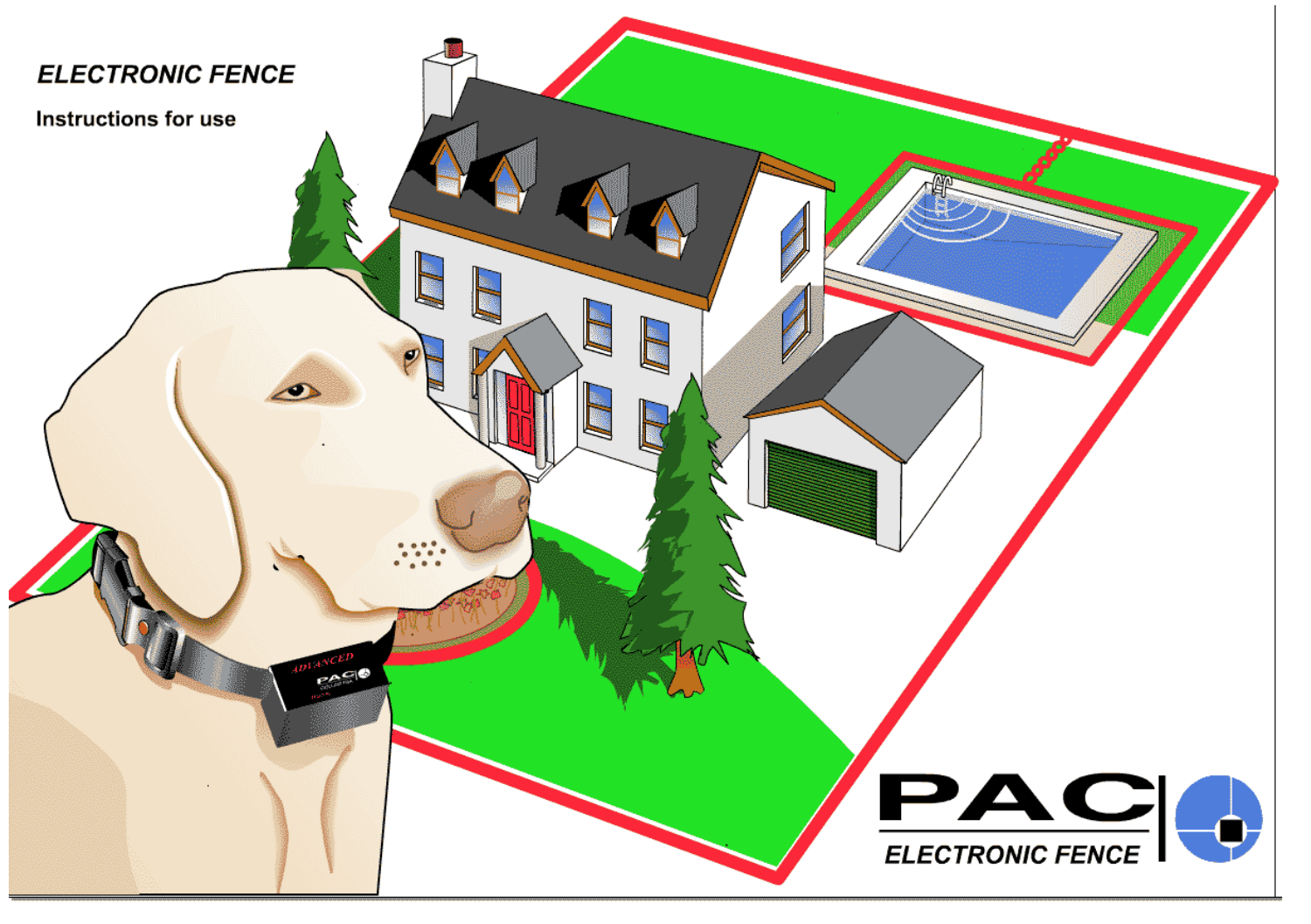1. Introduction 2. Kit Contents 3. Collar Unit Features 4. Control Unit: Features and Fixing 5. Other Requirements 6. How the system works 7. Layout Overview 8.Choosing the Route 9.Loop Wire Installation:Active Zone/Positioning<br>10.Avoid Signal Pick-up!<br>11.Tips for laying the wire<br>12.Other tips for a tidy installation<br>13.Joining the Loop wire<br>14.Twisting the Loop Wire 15.Locating the Control Unit<br>16.Linking the Control Unit<br>17.Typical Installation example<br>18.Eriting the Collar and Maintenance<br>19.Recharging The Collar<br>21.Using the RESET magnet<br>21.System Set-up: Testing<br>22.System Set-up: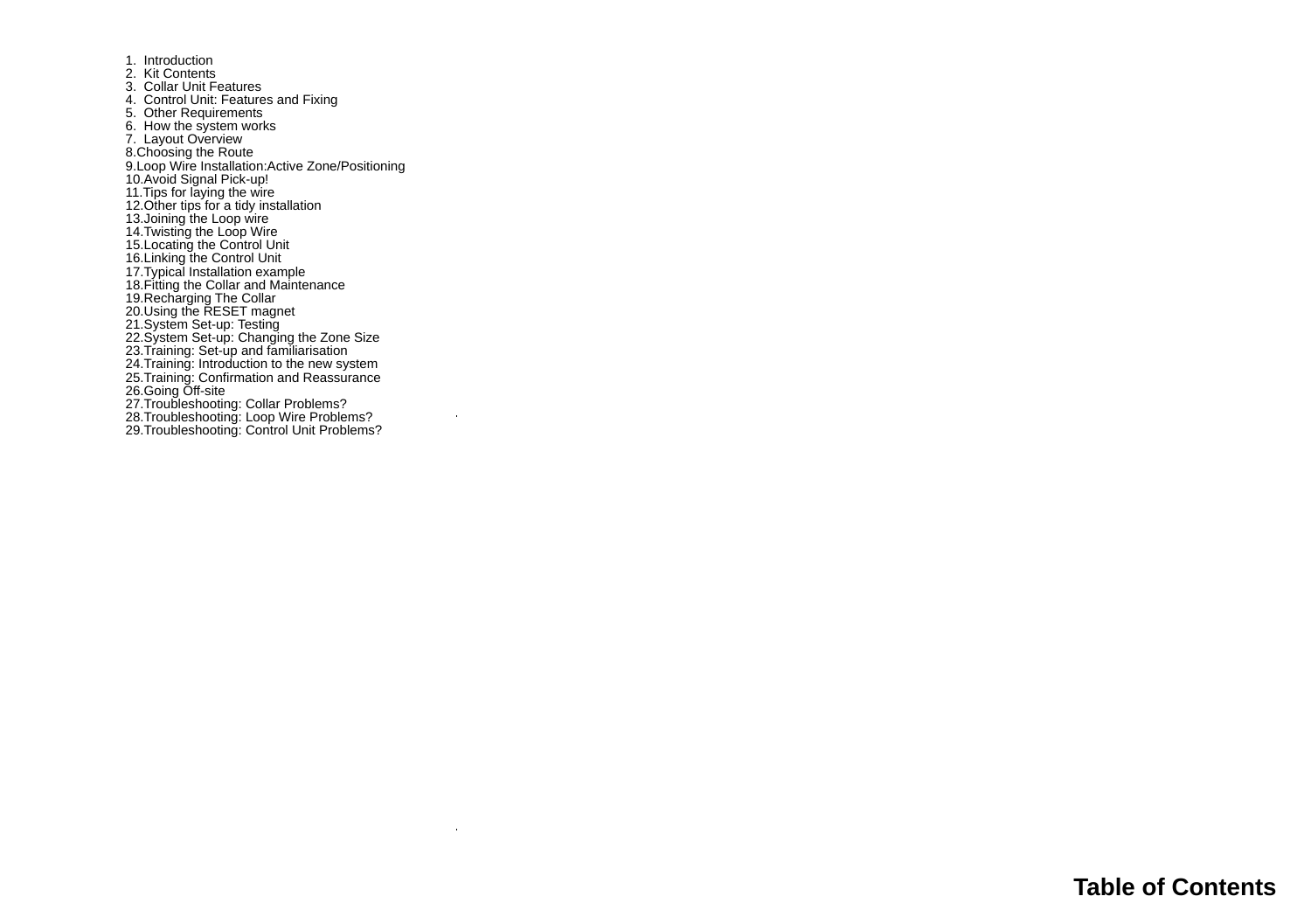

## **Introduction**

Congratulations on your decision to buy a PAC Electronic Fence. PAC has over 10 years of experience in the design, manufacture and supply of dog containment and training equipment for professionals, enthusiasts and pet owners alike. Many thousands of PAC clients will testify to our enormous success The Community of through innovation, reliability and service. PAC is the most popular brand of fence, since it is so easy<br>electronic fence to install, and has negligible running costs.



made in EU printed in EU

© PAC Products Ltd. 2004

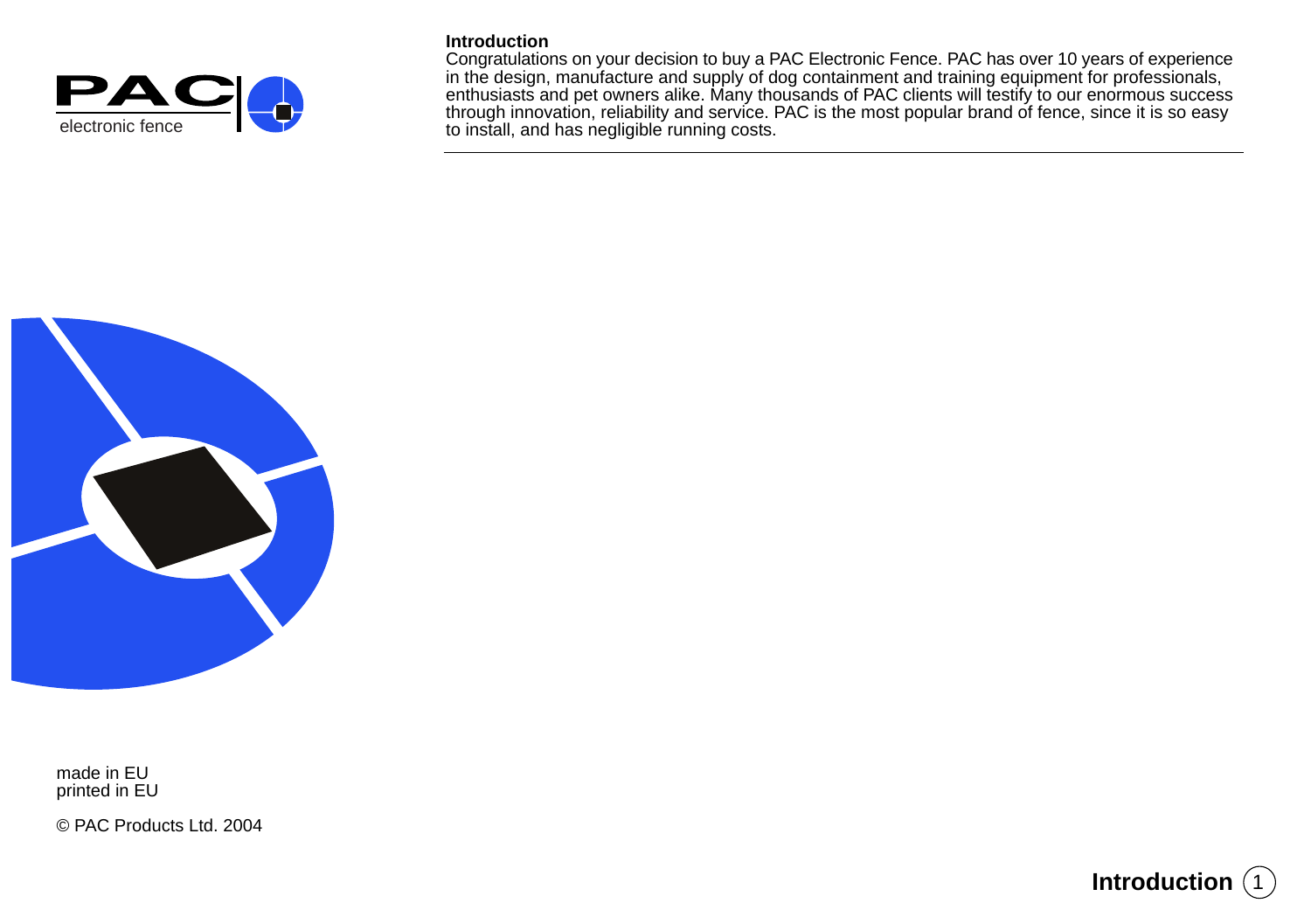

| (see Collar Unit features)   |
|------------------------------|
|                              |
| NB Loop-wire is not normally |
| supplied with the kit see p5 |
|                              |
|                              |

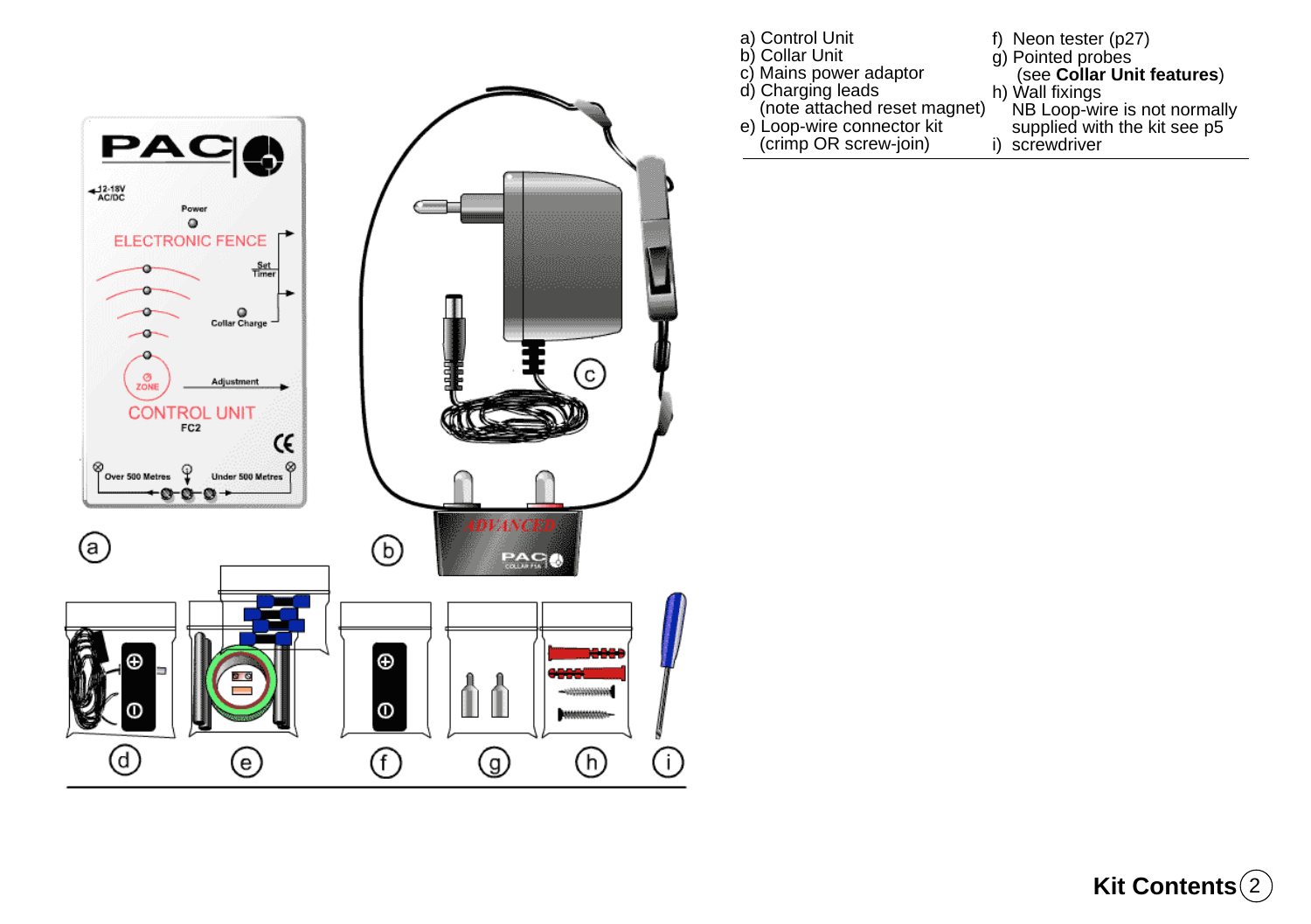

- a) Collar unit (waterproof) b) Probe assembly c) Status indicator
- d) **Reset** contact point (activated by magnet attached to charging lead, see page 20.)
- e) Pointed probes for longhaired coats.
- f) Fitted probes for normal coats.



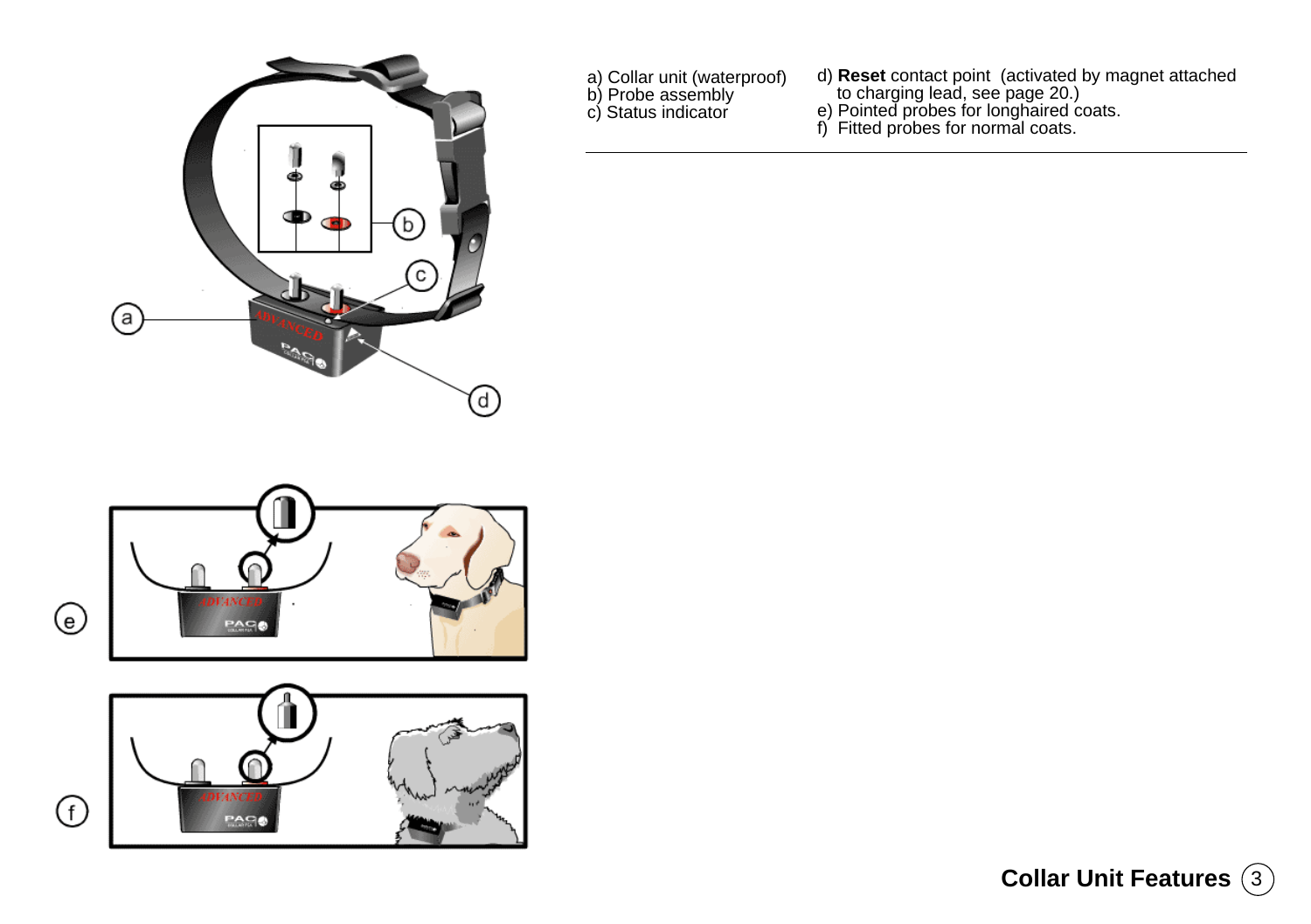



- a) Power input socket
- g) '**Under 500m'** terminal h) Common terminal b) Power supply indicator c) Loop-wire zone display
	- i) '**Over 500m'** terminal
- j) Use supplied template to mark d) Loop-wire zone adjustment
- e) Collar charging socket
- f) Charge timer button
- wall for fixings into wood or masonry NB Install undercover/indoors.(p15)

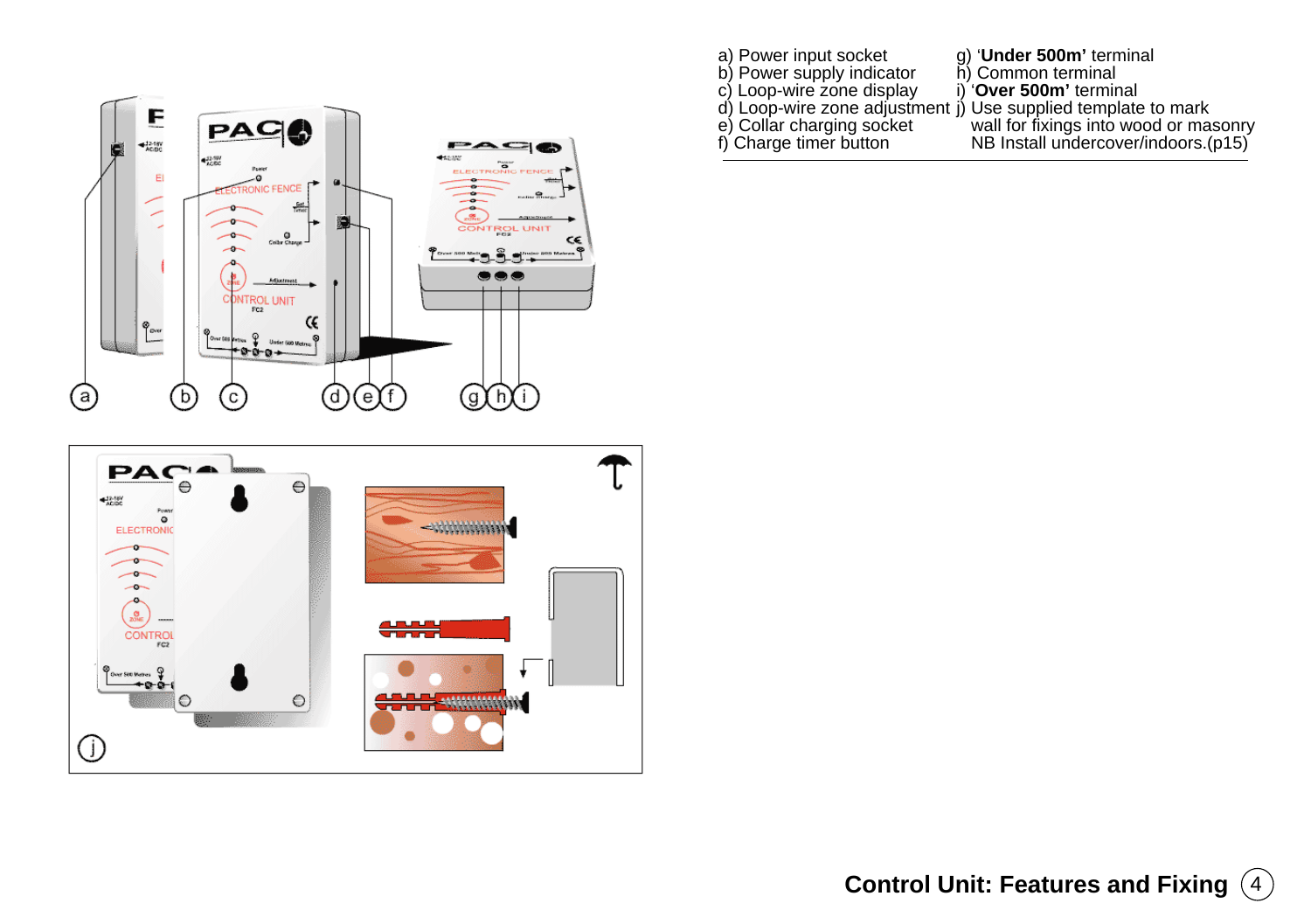A. **Loop-wire** (available from most electrical wholesalers in 100 metre reels)

Specification - 1.5mm<sup>2</sup> multi-cored PVC cable 7/0.53 BS 6491X (or equivalent).<br>See table for minimum number of reels required.Add approximately 20% to allow for awkward shaped perimeters.

B. (Recommended) **Boundary-demarcation plastic-tape,** temporarily to help<br>the dog recognise the new boundaries during the initial training period. See<br>Training section page 23.) Available from Plant Hire shops and Sports o



100 Metre reel of 1.5mm<sup>2</sup> multi-cored PVC cable 7/0.53 BS 6491X or equivalent:

| hectares $0.1  0.2  0.4  0.5  0.8  1.0  2.0  4.0$                                                                     |  |  |  |  |
|-----------------------------------------------------------------------------------------------------------------------|--|--|--|--|
| $\vert$ acres: $\vert$ 0.25 $\vert$ 0.5 $\vert$ 1 $\vert$ 1.25 $\vert$ 2.0 $\vert$ 2.5 $\vert$ 5.0 $\vert$ 10 $\vert$ |  |  |  |  |
|                                                                                                                       |  |  |  |  |
|                                                                                                                       |  |  |  |  |



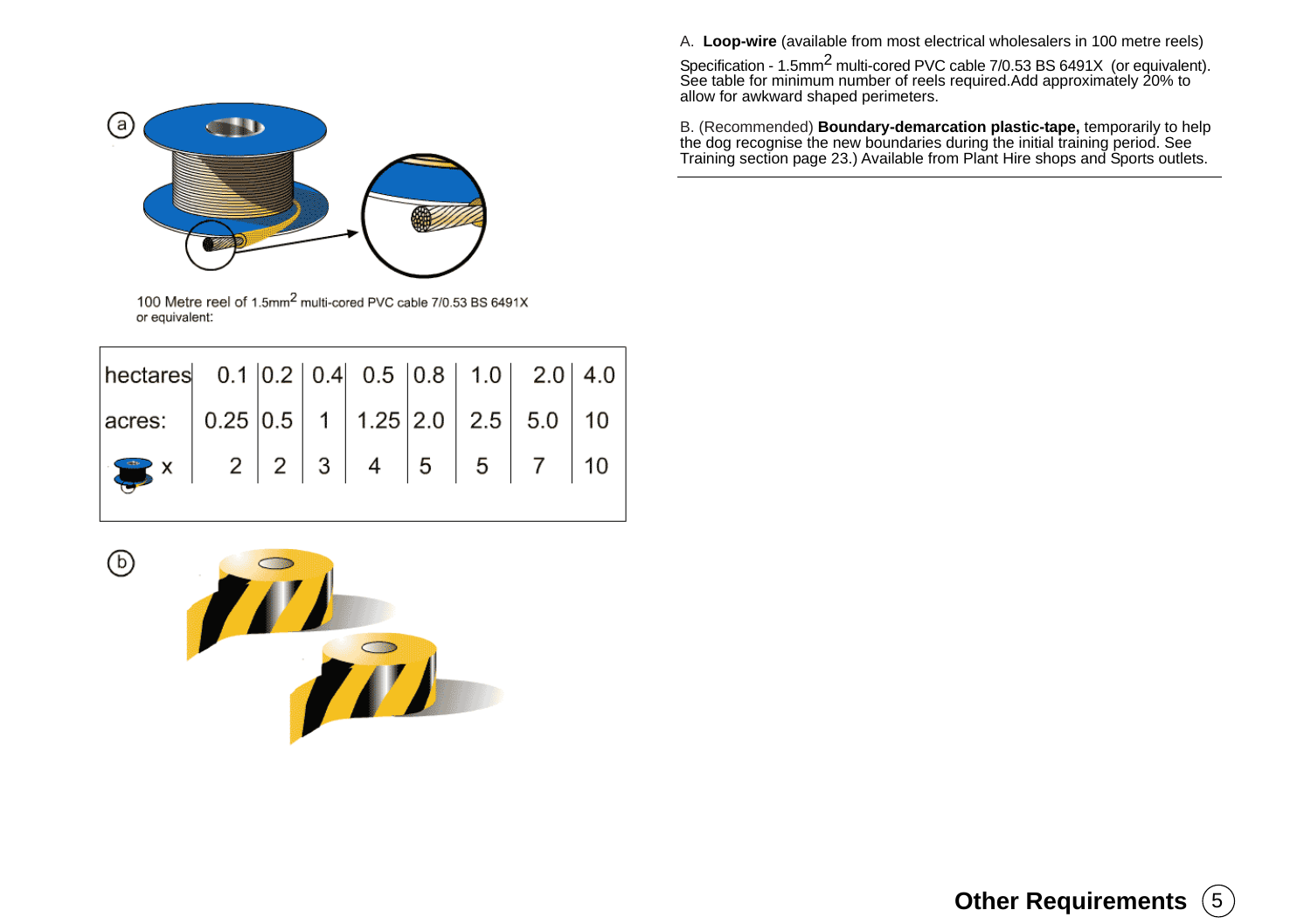



 The electromagnetic, active zone (A) comprises 3 sub-zones. The collar reacts immediately according to time and distance from the wire (w).

- a) Tone-only followed after 2 seconds by low level stimulus.
- b) Tone plus immediate medium level stimulus.
- c) Tone plus immediate high level stimulus (10 seconds max. for humane reasons) All deterrent activity ceases immediately the dog withdraws, and the collar automatically resets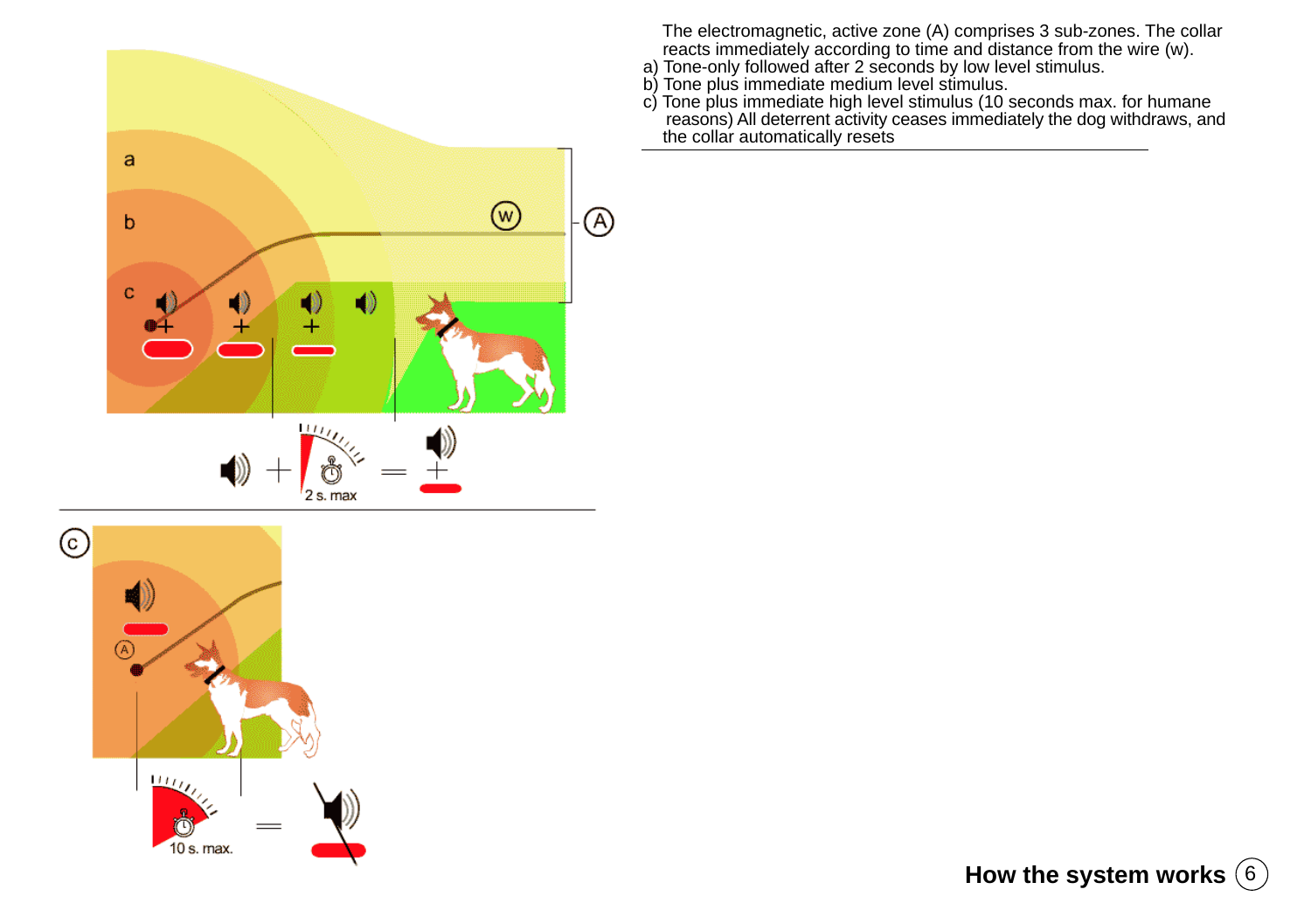

 $_{\odot}$ 



- 
- a) The wire must form a complete loop around the area to be enclosed, starting and<br>finishing at the Control Unit.<br>Defore attempting to bury or otherwise fix the wire in place, lay the complete loop<br>on the surface and test
- 

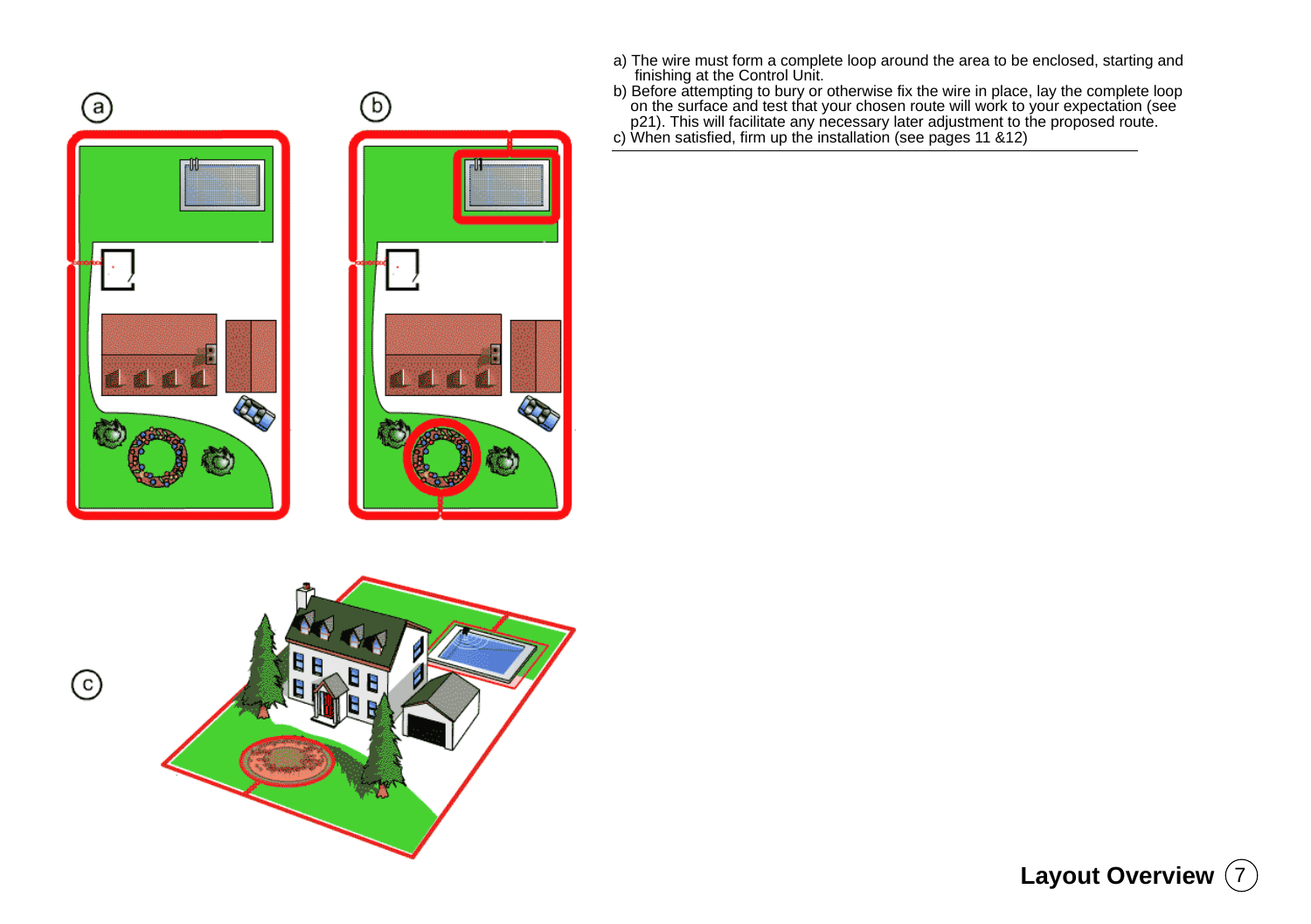a) Follow natural boundary markers e.g. fence, wall, line of bushes or<br>trees or the edge of the lawn.<br>b) Crossing the lawn, for example, is not recommended, since the dog<br>will not easily recognise an arbitrary boundary.





**Choosing the Route** (8)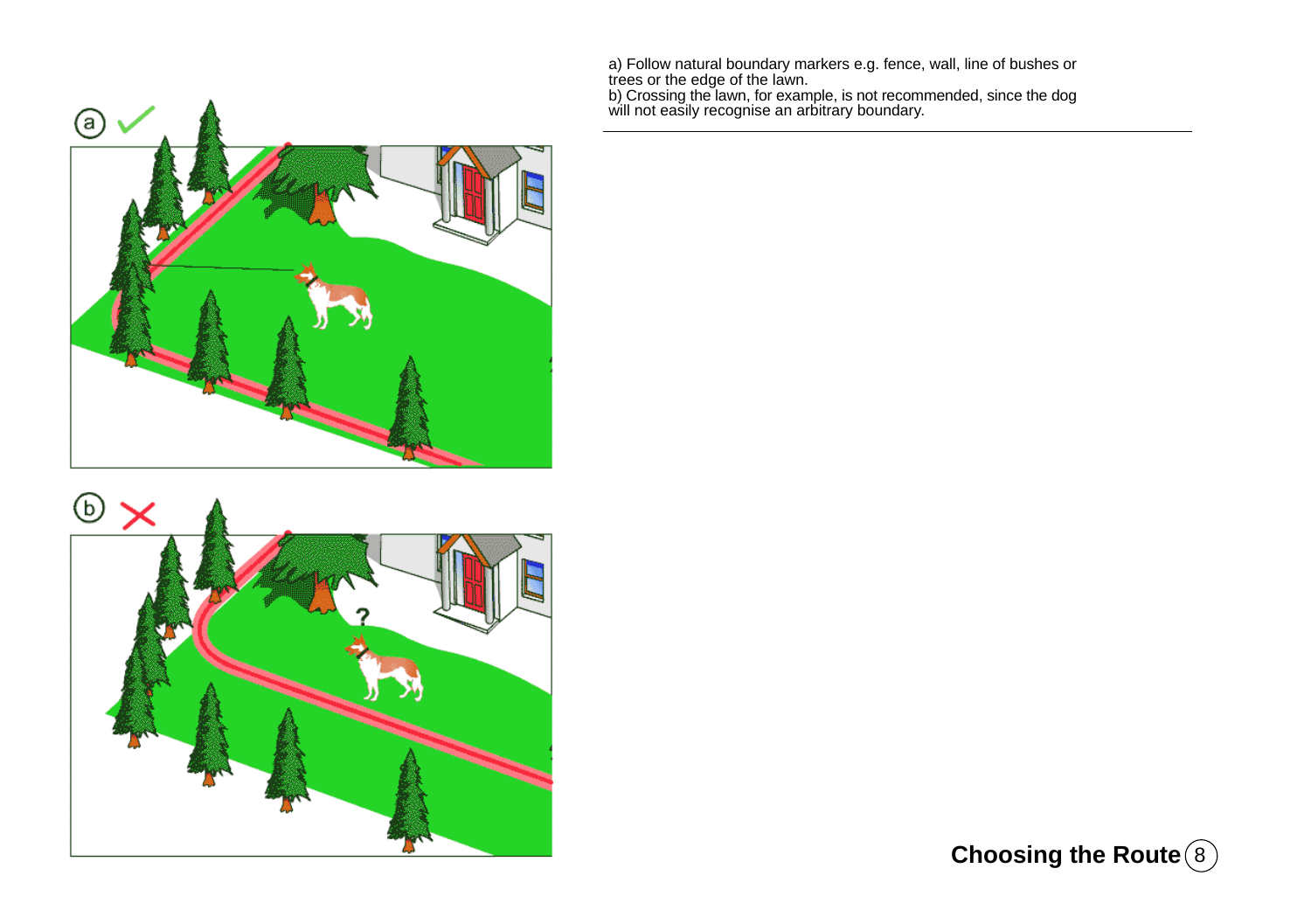a) Tacked to a boundary feature. Optimum position = dog collar height.<br>b )Laid on the surface (needing a larger zone size).<br>c) Buried just below the surface. 50-100mm (2-4")<br>d) In some areas with high mineral content it wi shape and size.

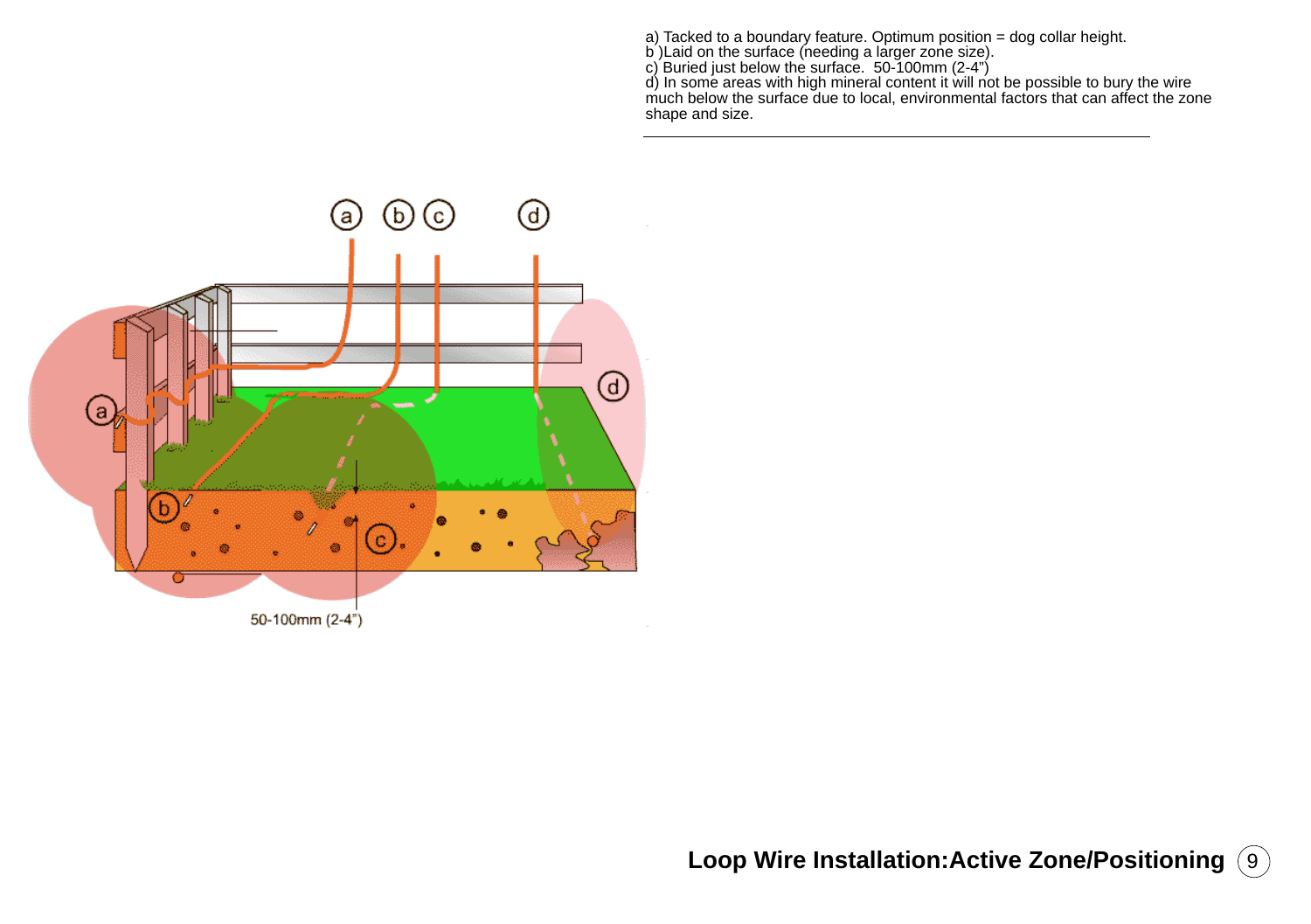- a) Do not lay the cable parallel to incoming conductive (metal) services e.g. electricity cables or water pipe – since this might cause stray signals to affect the dogs collar in the house.
- b) To avoid this, always cross such services at right angles.
- c) If the loop-wire is attached to a wire mesh fence it will pick-up and radiate the signal. This will not be important if the mesh fence is part of the boundary.



**Avoid Signal Pick-up!** (10)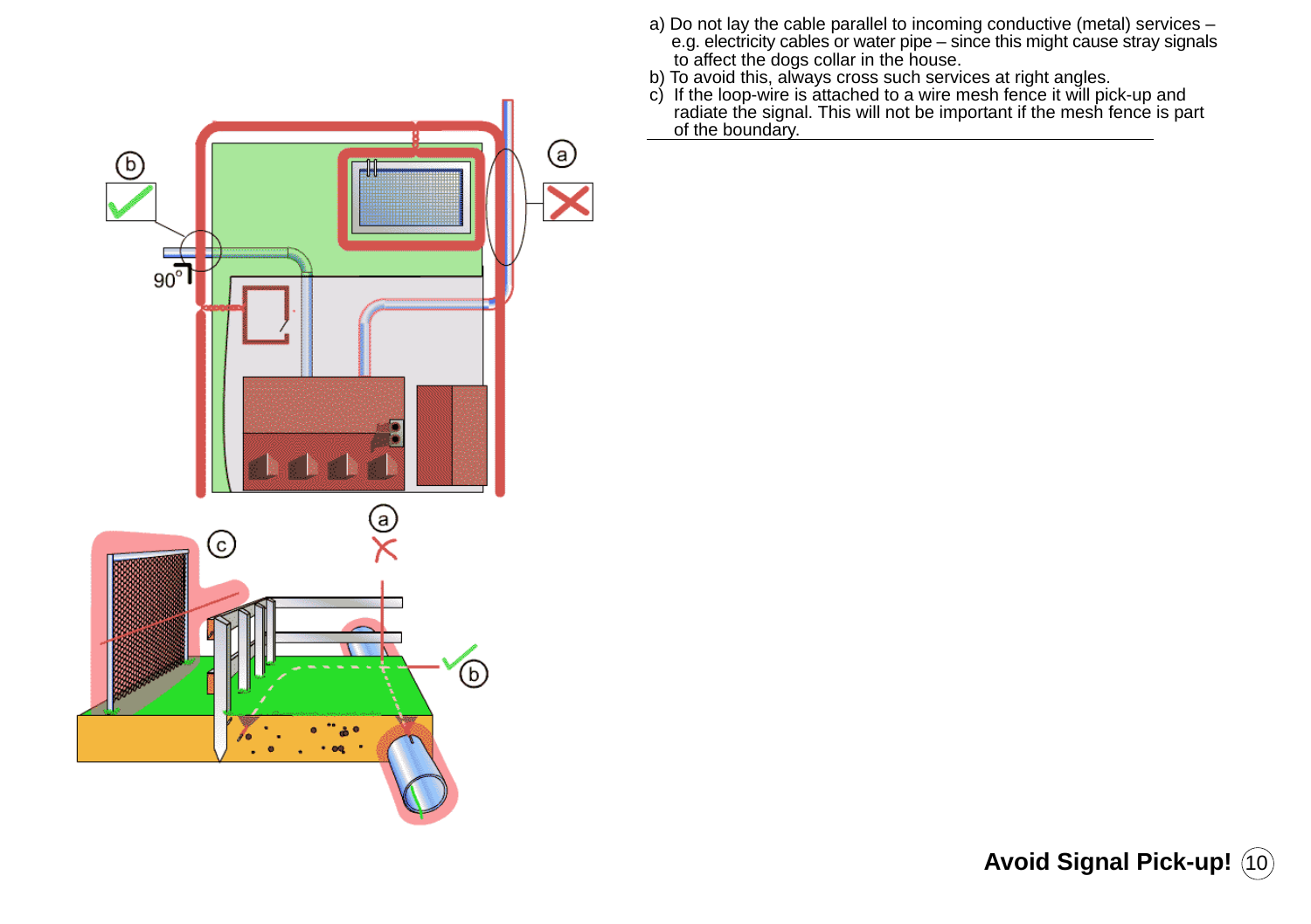If burying the cable or laying it on the surface, consider …

- a) protecting it from excessive wear (e.g. when running across a gravel driveway) or accidental damage (e.g. by a gardener's spade… or lawn mower) by running it through a protective sheath e.g. a plastic (water-) pipe (page 12).
- b) using coloured wire for better visibility when clipping the hedge.



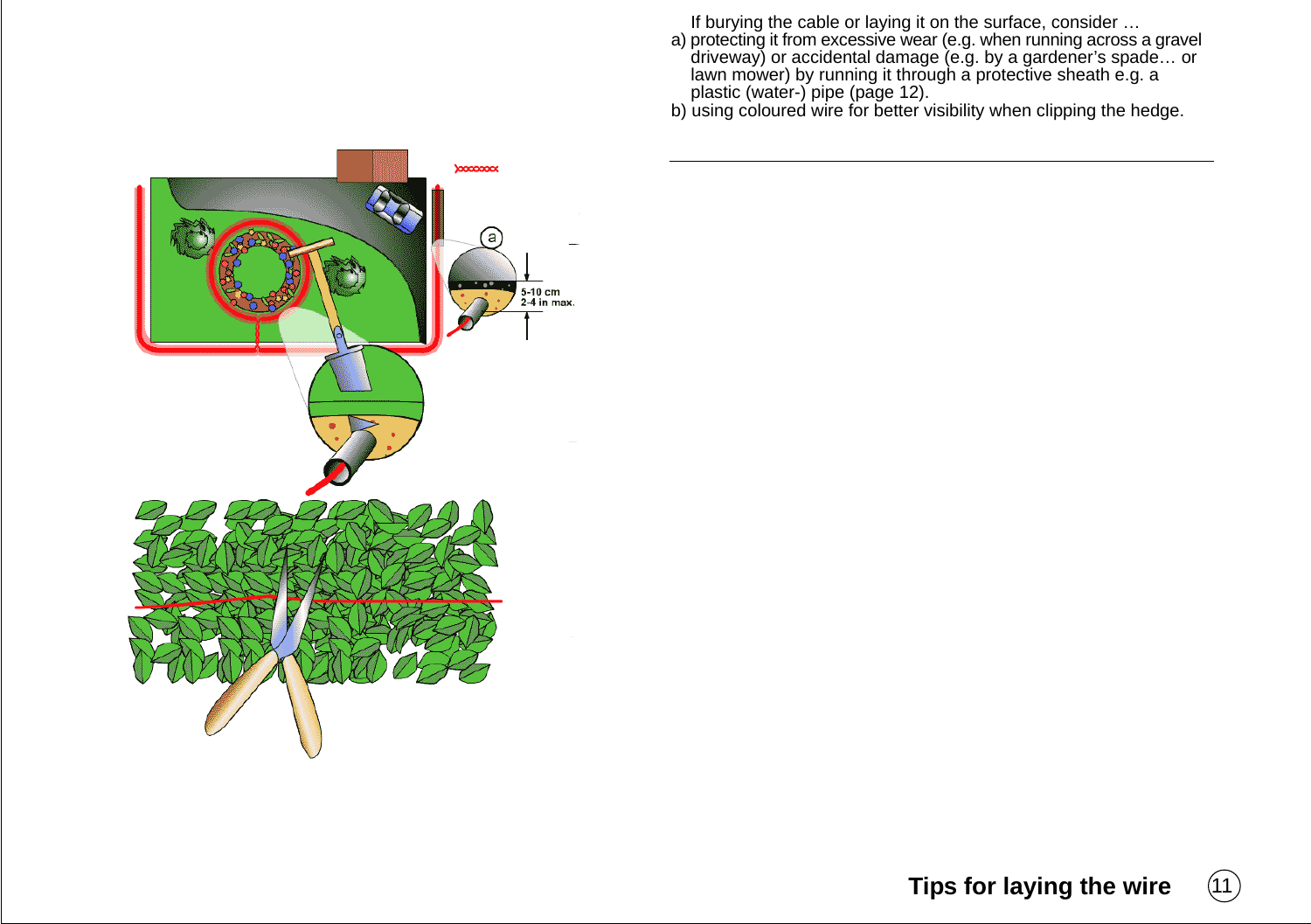

 If using plastic piping to sheath the wire, to avoid difficulty in threading the wire through long sections:

- a) use shorter sections of pipe, joining them using short sleeves of larger cross-section pipe.
- b) Use cable clips (available from all electrical wholesalers) to tack the loop-wire to fences or walls.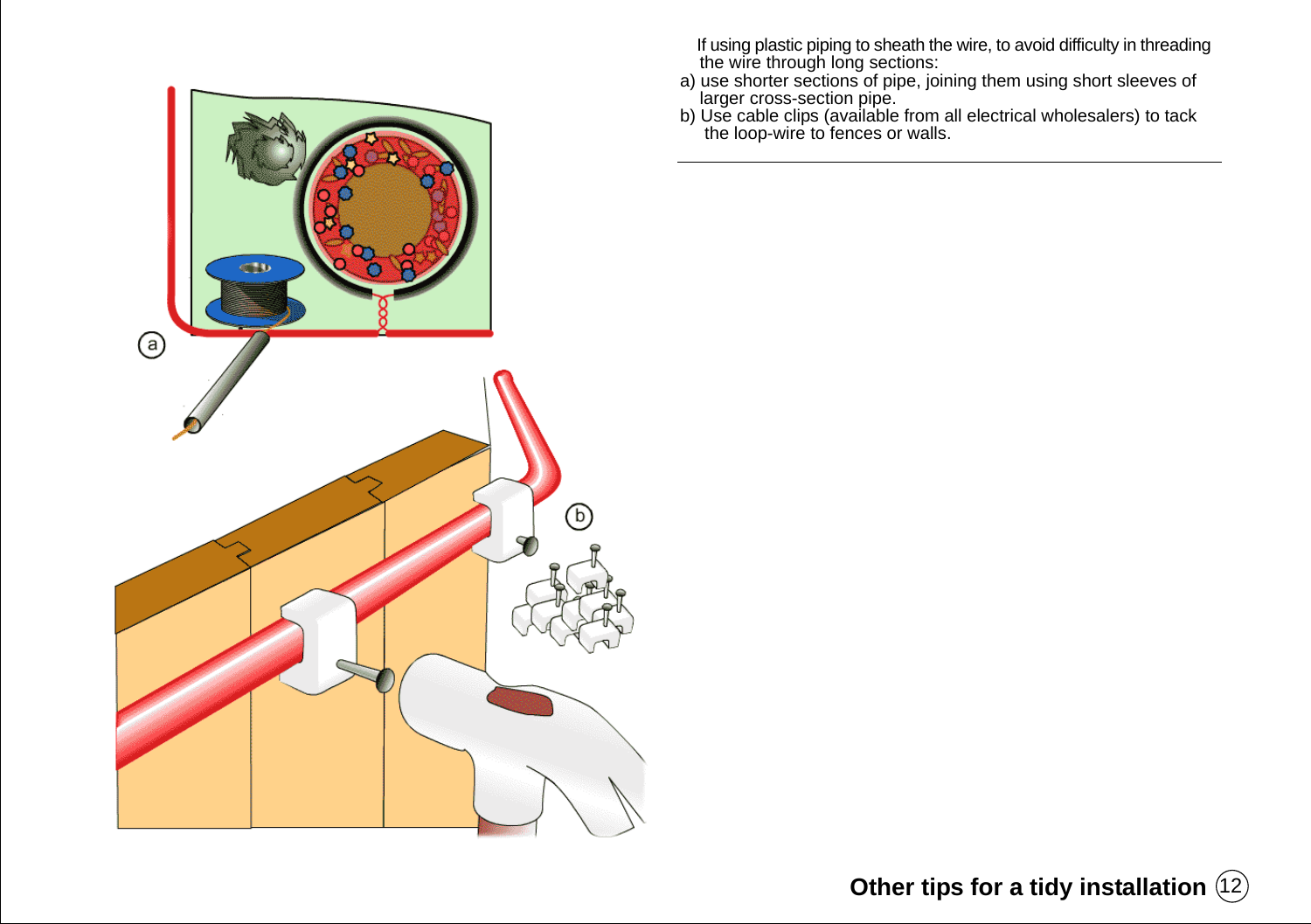



Standard connector:

- a) Strip both ends of the wire to 5mm (¼")
- b) Slide shrink-sleeve over one of the wires
- c) Join the two ends together using the metal connector
- d) Wrap joint tightly with the PVC tape

e) Slide sleeve over the assembly and shrink it with gentle heat.

**Heatseal**tm Connector: i) strip as above, ii) place both ends into centre of connector iii) crimp with crimping tool iv) heatseal

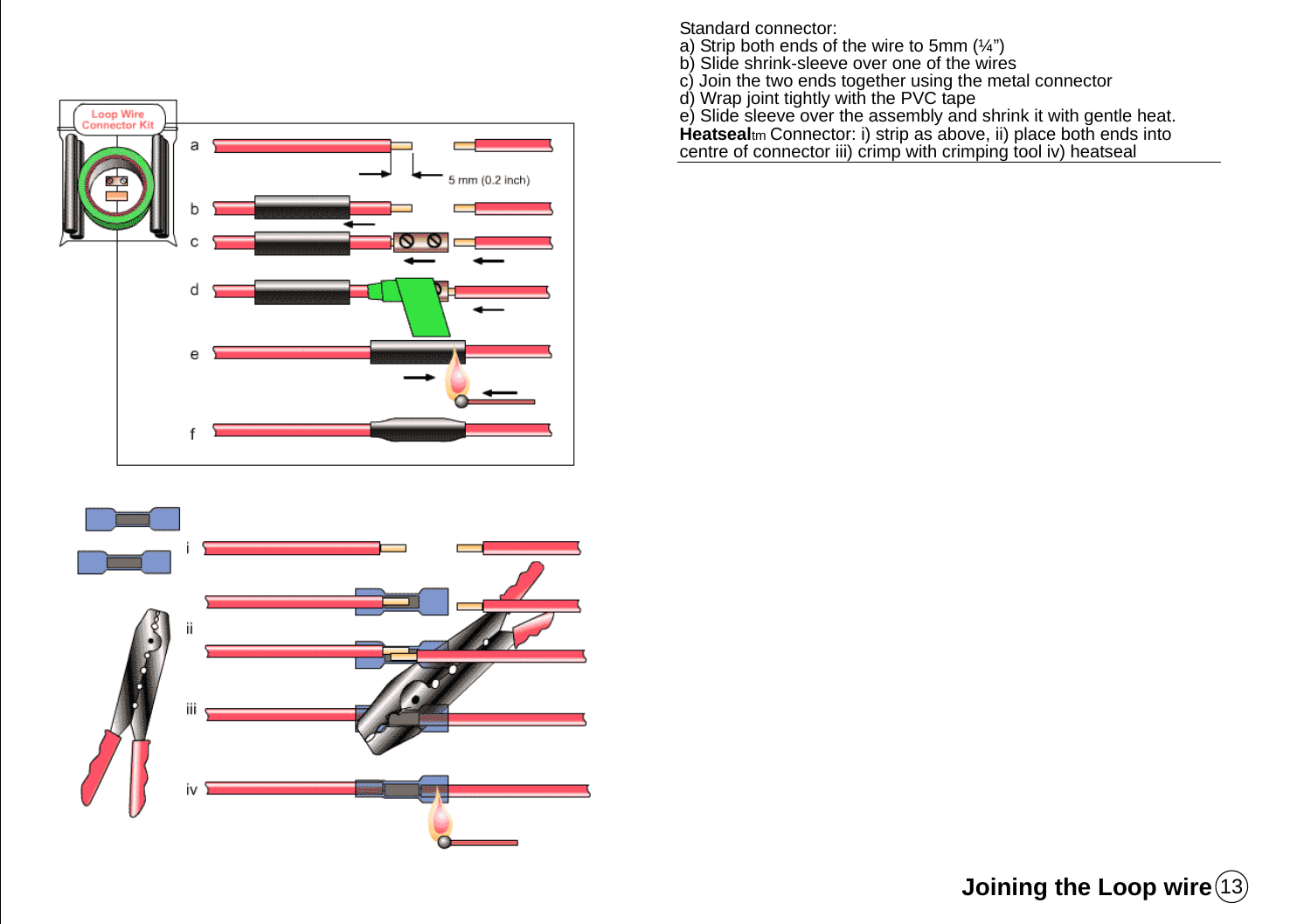a).When the loop signal needs to be cancelled twist an incoming and outgoing section b) Ensure twists are close enough to cancel signal





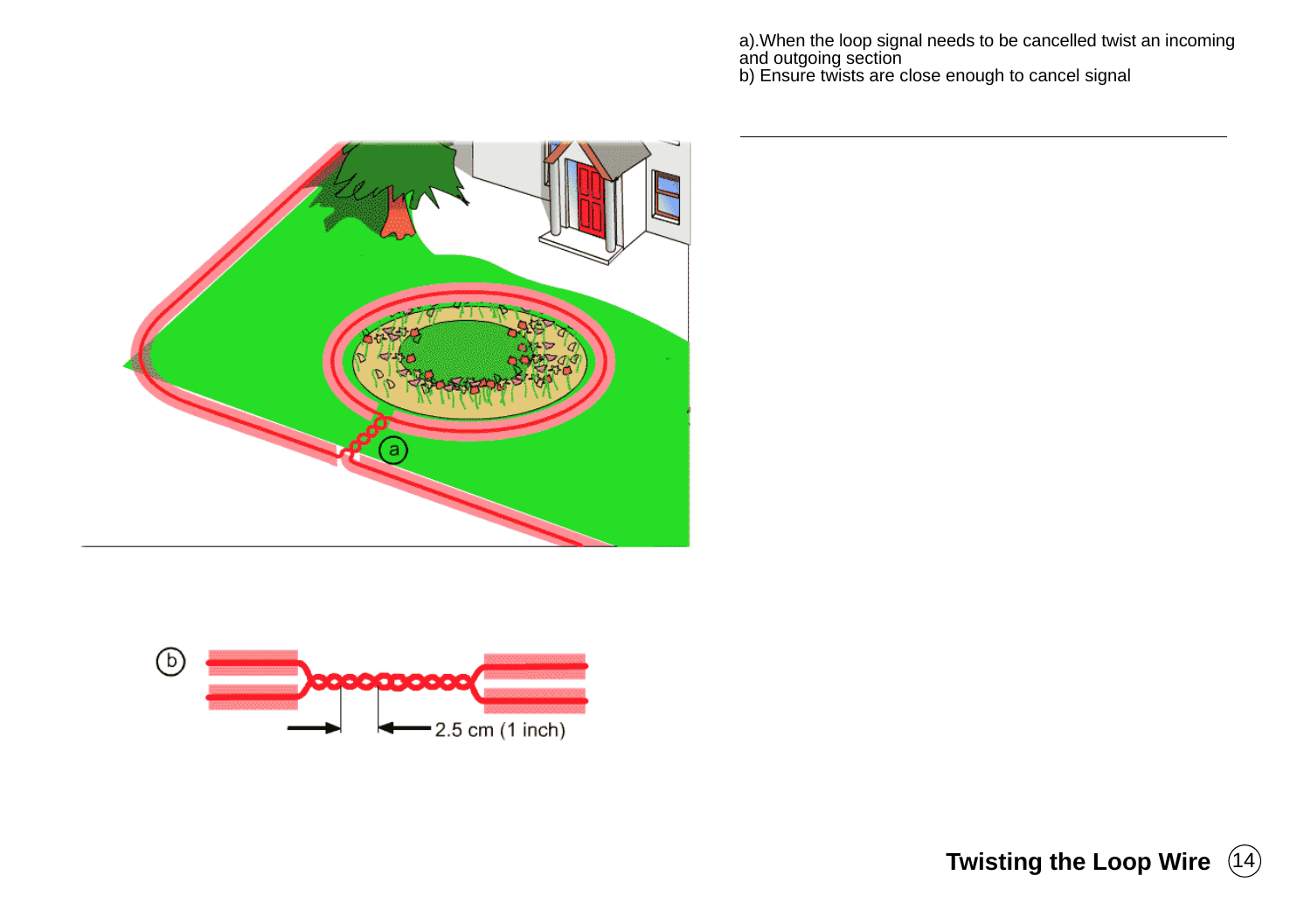Position the Control Unit somewhere under cover, protected from the weather where it can be seen on a regular basis to check a)power source b)the continuity of the loop and c)the nominal size of the zone An ideal place would be next to the door through which the dog(s) go



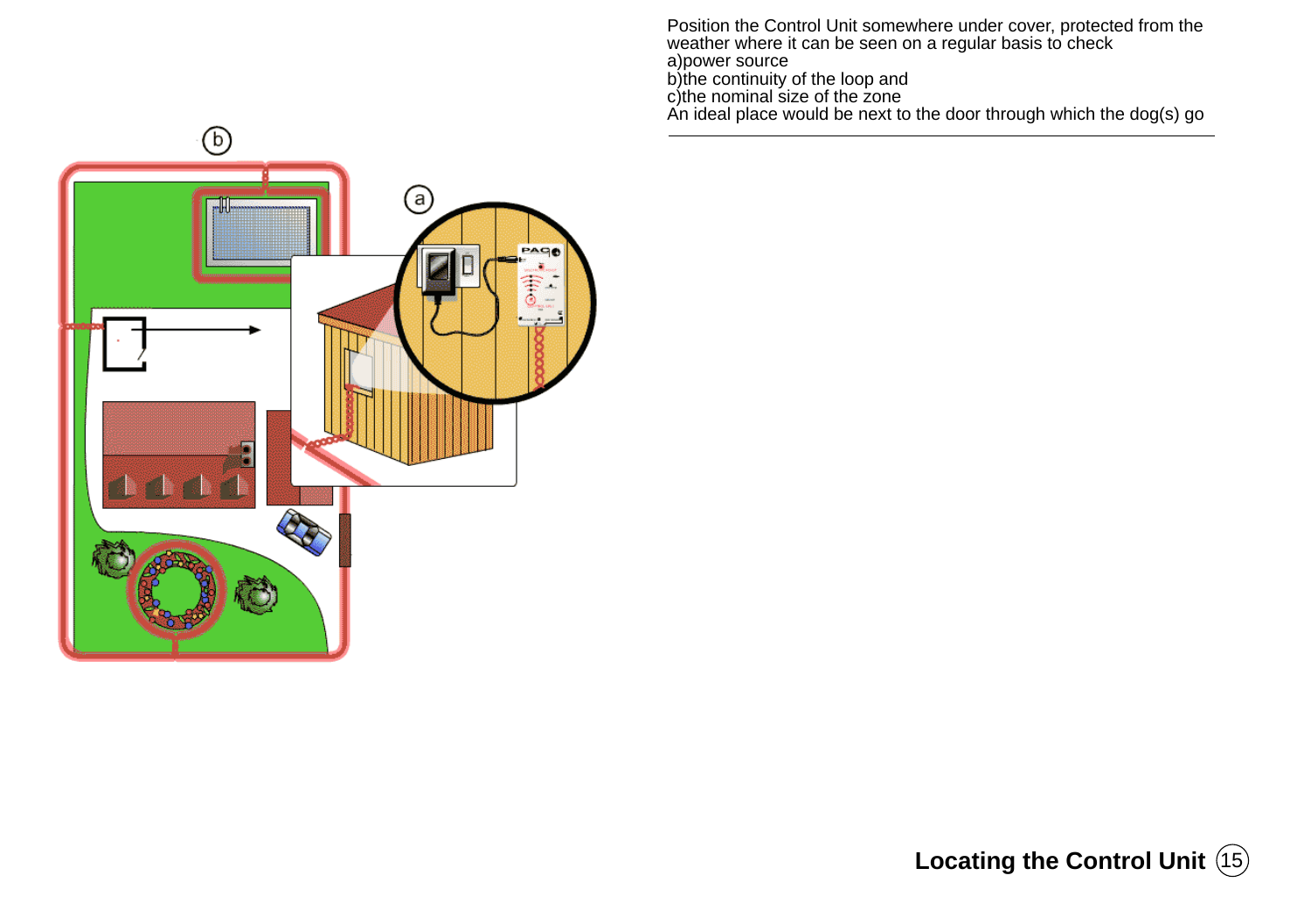a) Twist the loop-wire tails all the way from the perimeter to the Control Unit.<br>b) Connect loop-wire tails to the Control Unit – One end to the middle (common) terminal and the<br>other to the appropriate, 'Over-' or 'Under-

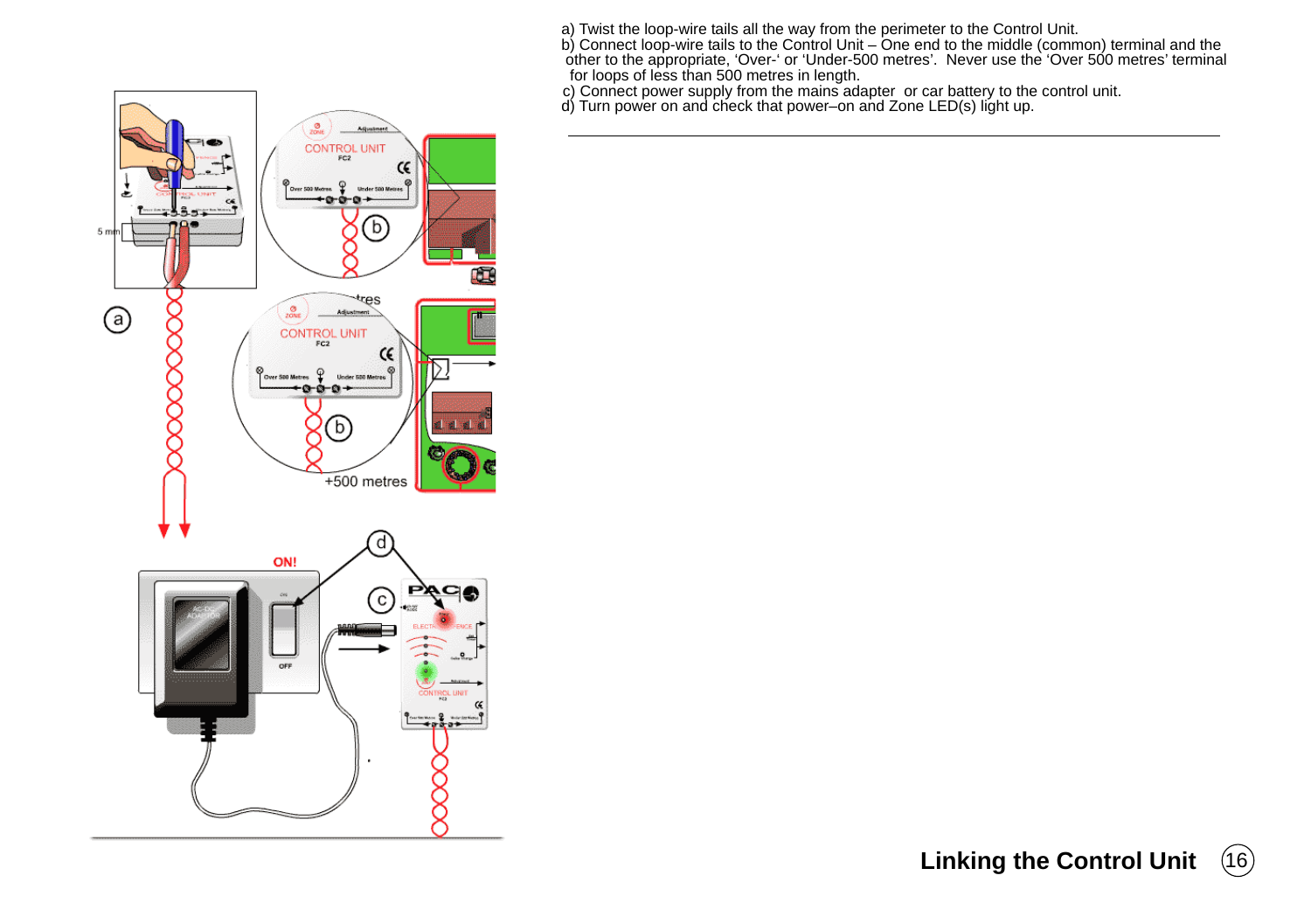a)Loop-wire tails are twisted all the way from the perimeter to the control unit b)Loop-wire can be twisted and re-opened to create a satellite loop around the swimming pool and/or flowerbed. Twisted section gives dog free access. c)The wire can be buried and sheathed in a protective, plastic conduit to run beneath the driveway. Signal is still active.

d)Gentle curves on the corners reduce signal interference.



**Typical Installation example** (17)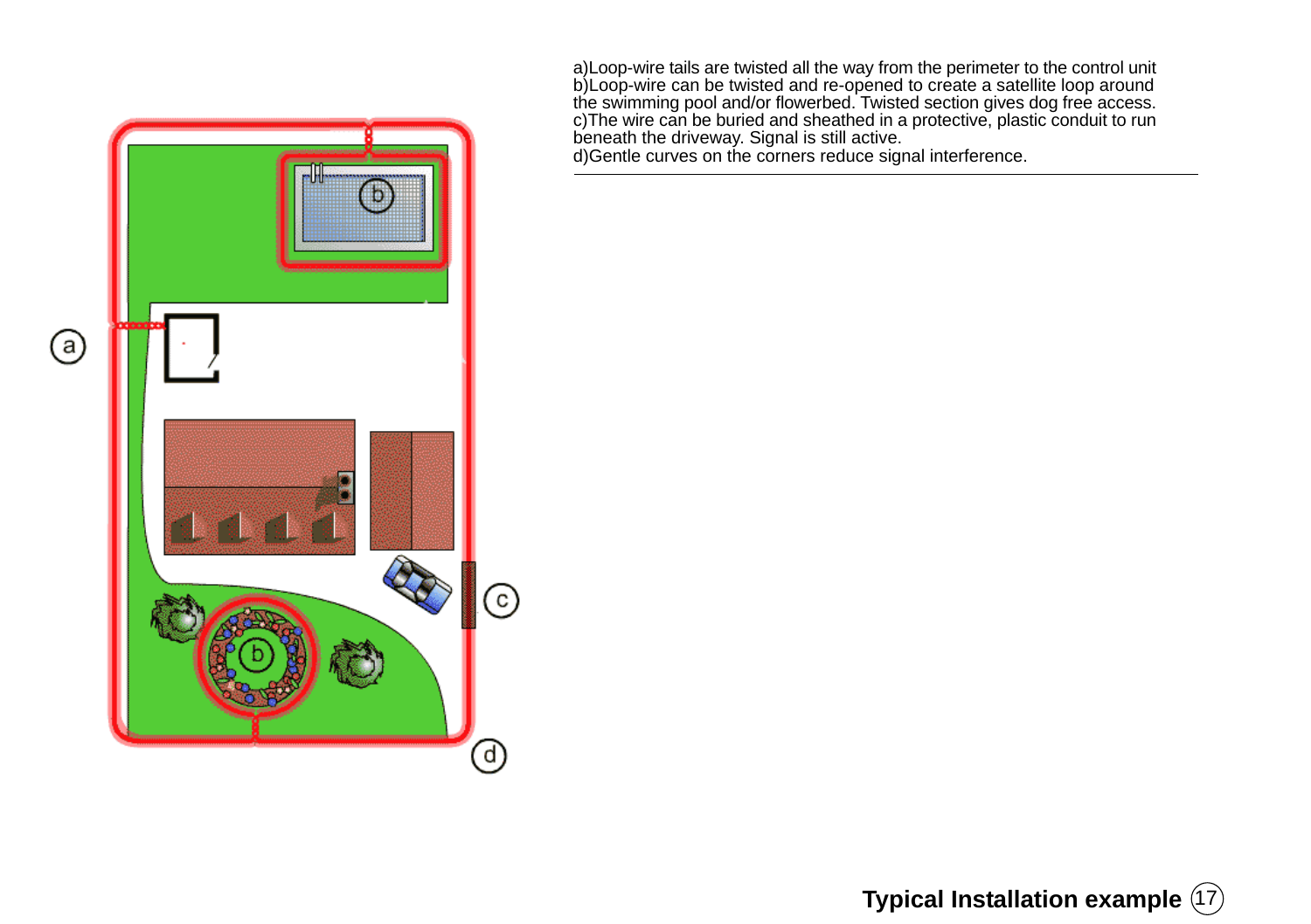

- a) Ensure that the collar is correctly and snugly positioned on the dog's neck. Inspect for skin irritation on a daily basis. For longhaired breeds use the more pointed probes.
- b) Never fit the collar to your dog when near to the zone!
- c) If soiled or exposed to salt water, wash with fresh water and brush.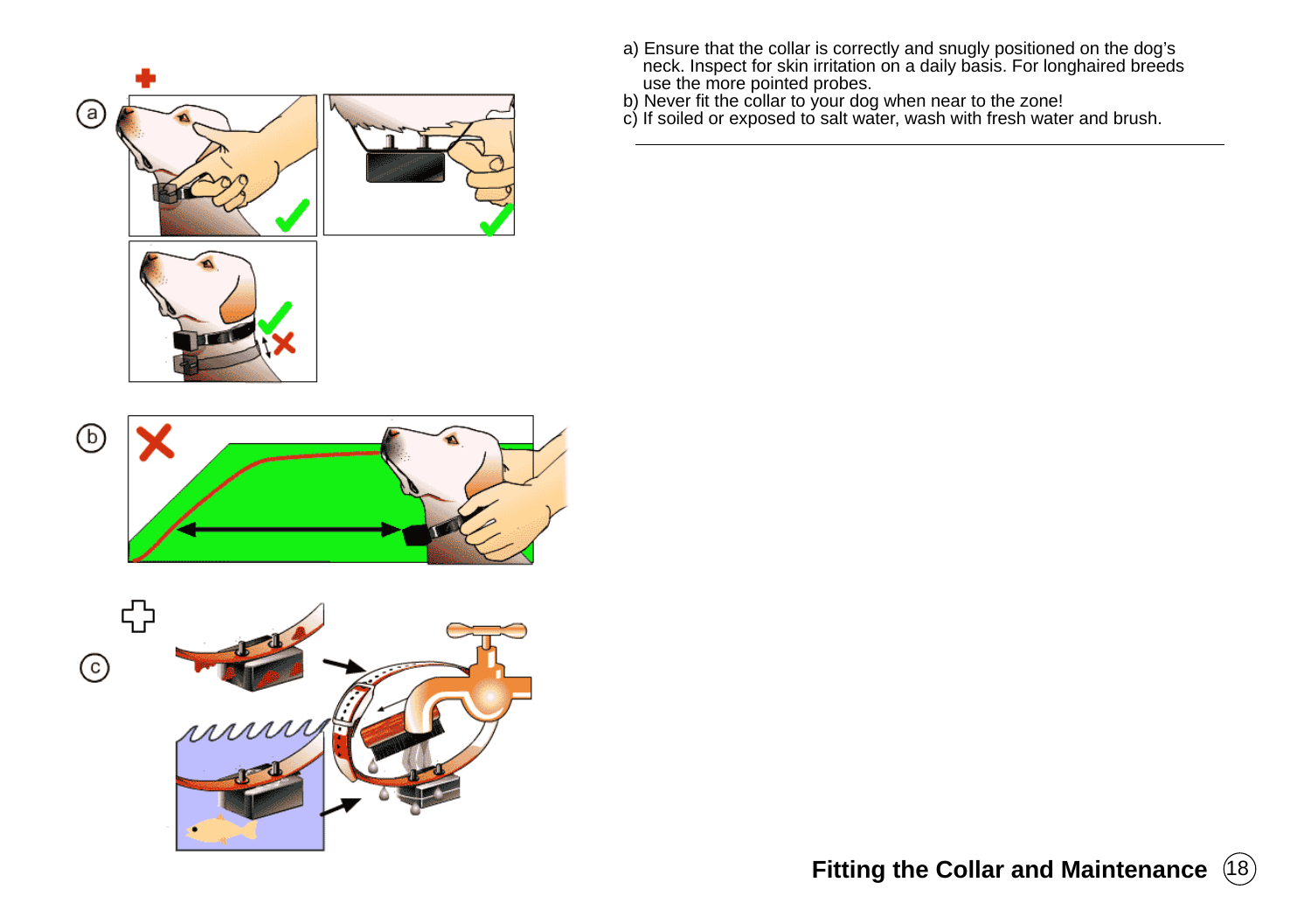- 
- 
- 
- 
- a) Use reset magnet to de-activate the collar (in zone turns off) (see page 20).<br>b) Insert charging lead into jack socket.<br>c) Fix crocodile clips to collar probes (black-to-black & red-to-red)<br>d) Push Set timer for 17-hour



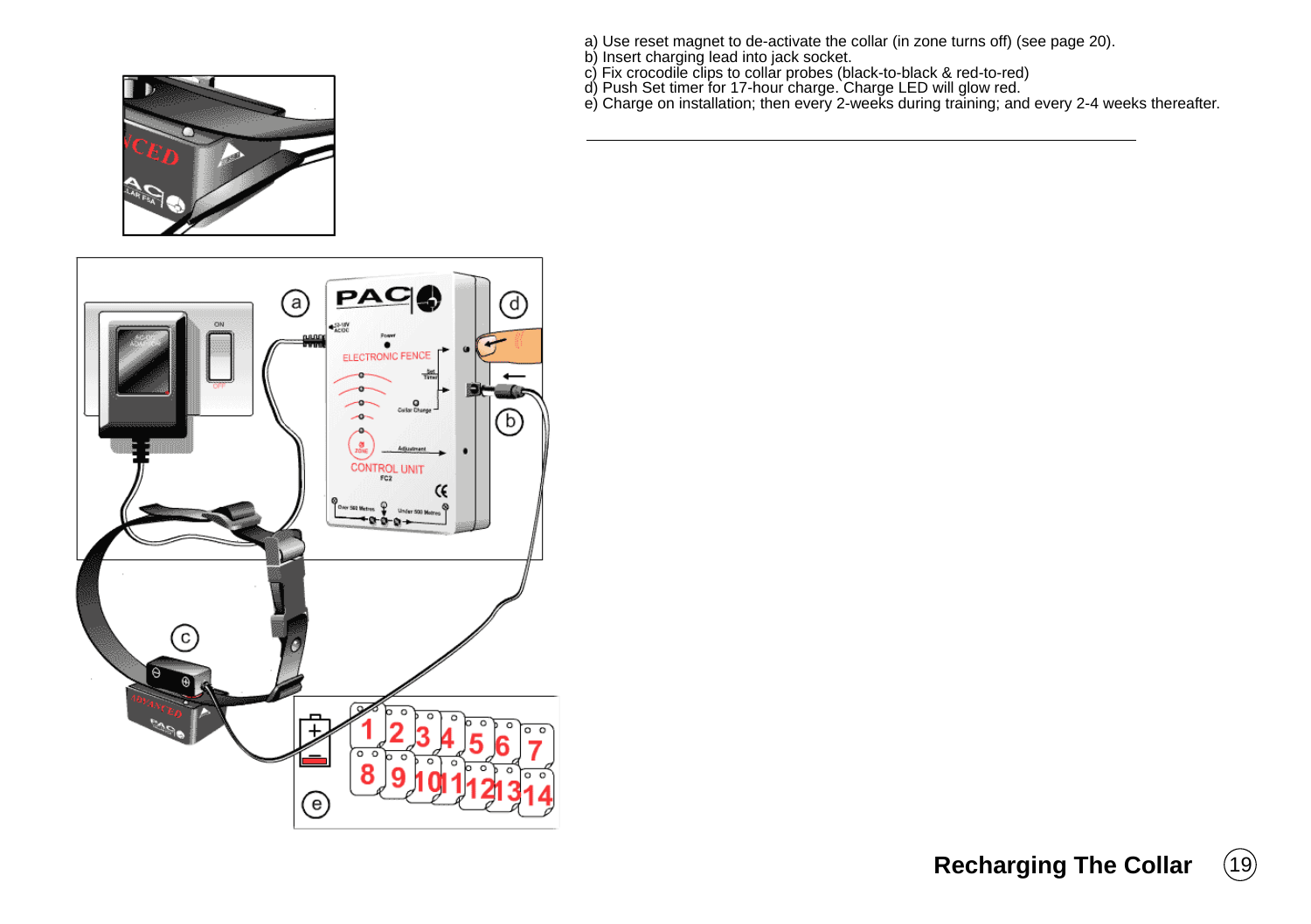(a) 0 O READ PAC **ROL UNIT**  $70000$ 

Holding the magnet next to the RESET contact point (on the collar) will:<br>a)turn a collar off while it is within the active zone, usually to:<br>b)enable the collar to be charged (when next to the Control Unit).<br>c)Reset a coll

**Using the RESET magnet** (20)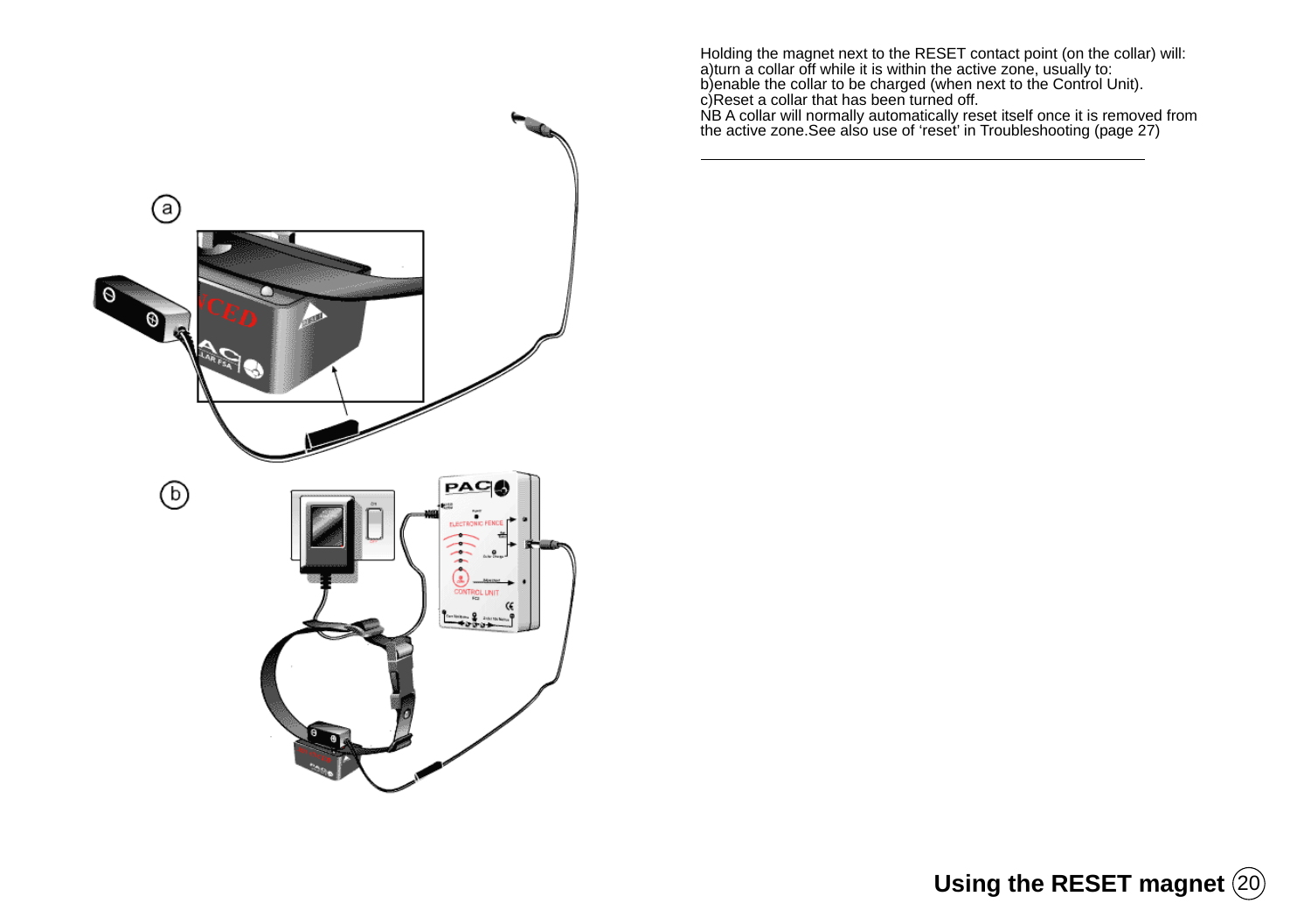

- a) The distance from the wire where the collar first emits a tone warning indicates the zone size.
- b) Check that the battery is fully charged
- c) Check at several points on the perimeter to ensure the collar and loop are working<br>properly and consistently (i.e. similar zone size throughout).<br>d) Check that the Zone size is OK for all critical locations (e.g. narrow
- 
- 

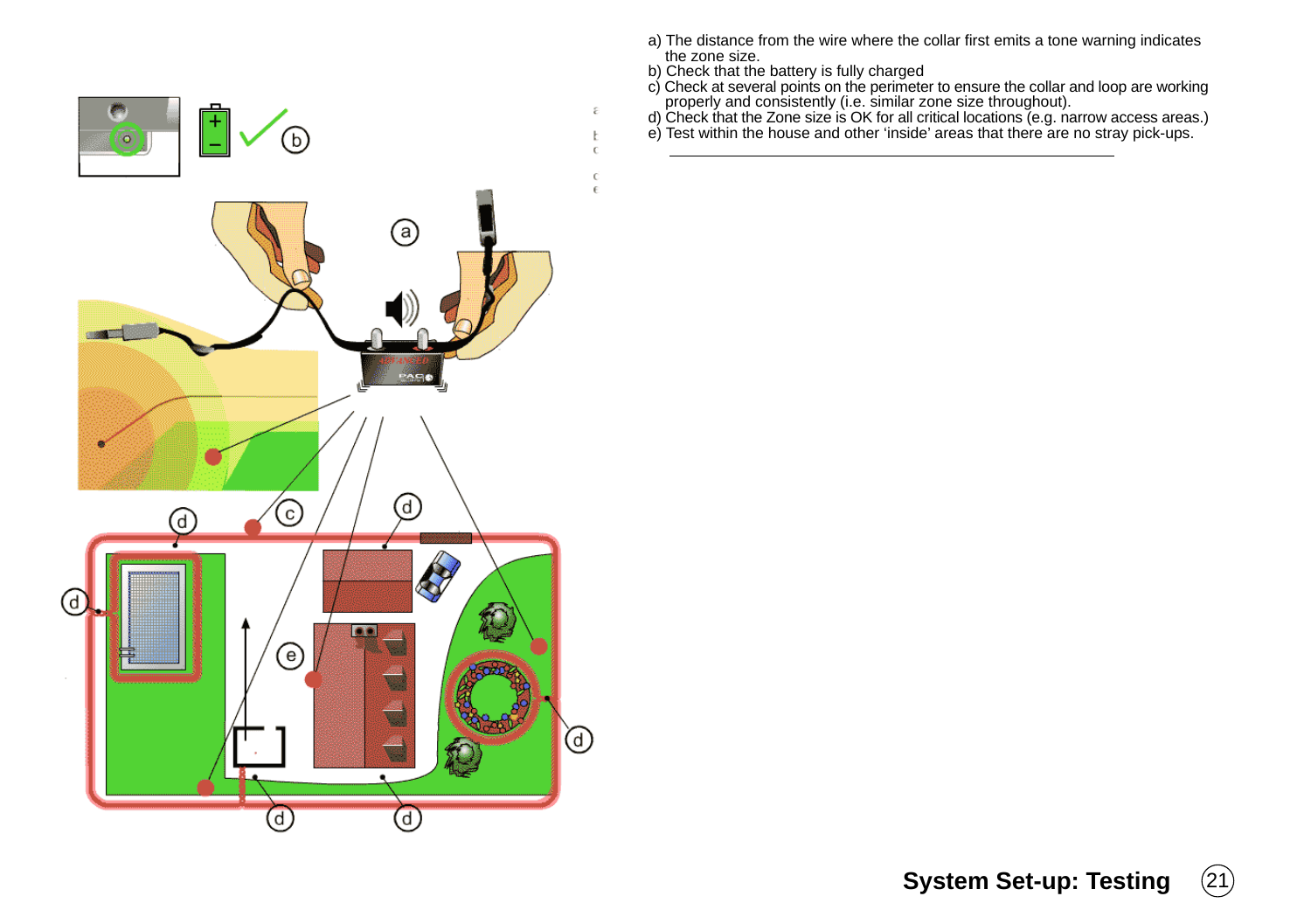



- a) The size of the active zone can range from 0 to about 3 metres. To adjust the size, insert a small screwdriver into the adjustment screw. Turning the screw clockwise increases the zone size.
- b) The zone LEDs will act as a guide to zone size. The unit has been factory preset to give a zone size of about 1 metre.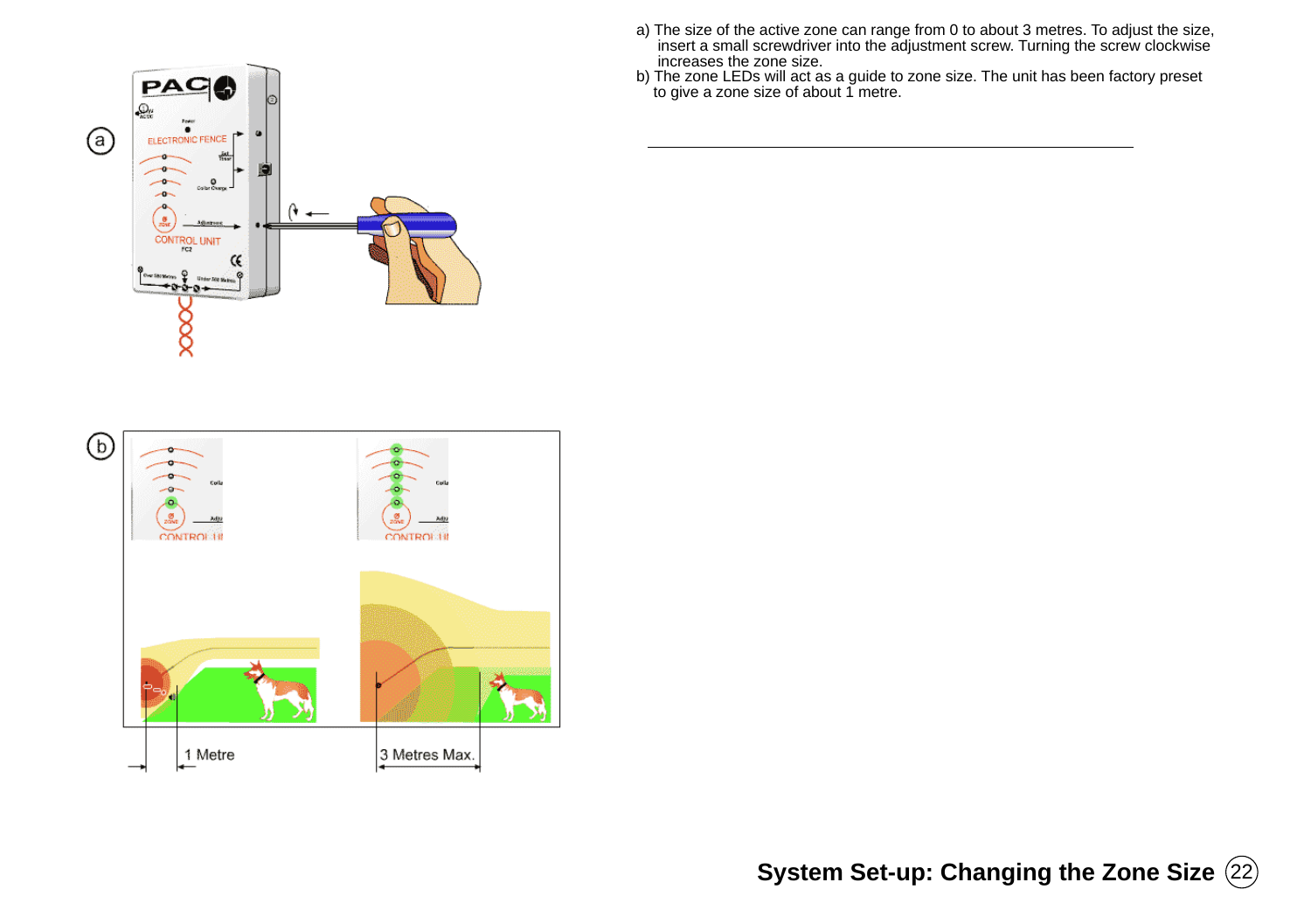

- 
- a) During the initial training period hold the PAC collar in your hand, take the<br>dog into the 'garden' on a standard lead. Never attach a lead to a PAC collar.<br>Introduce him to the boundary with the collar beeping in front

**Training: Set-up and familiarisation**  $(23)$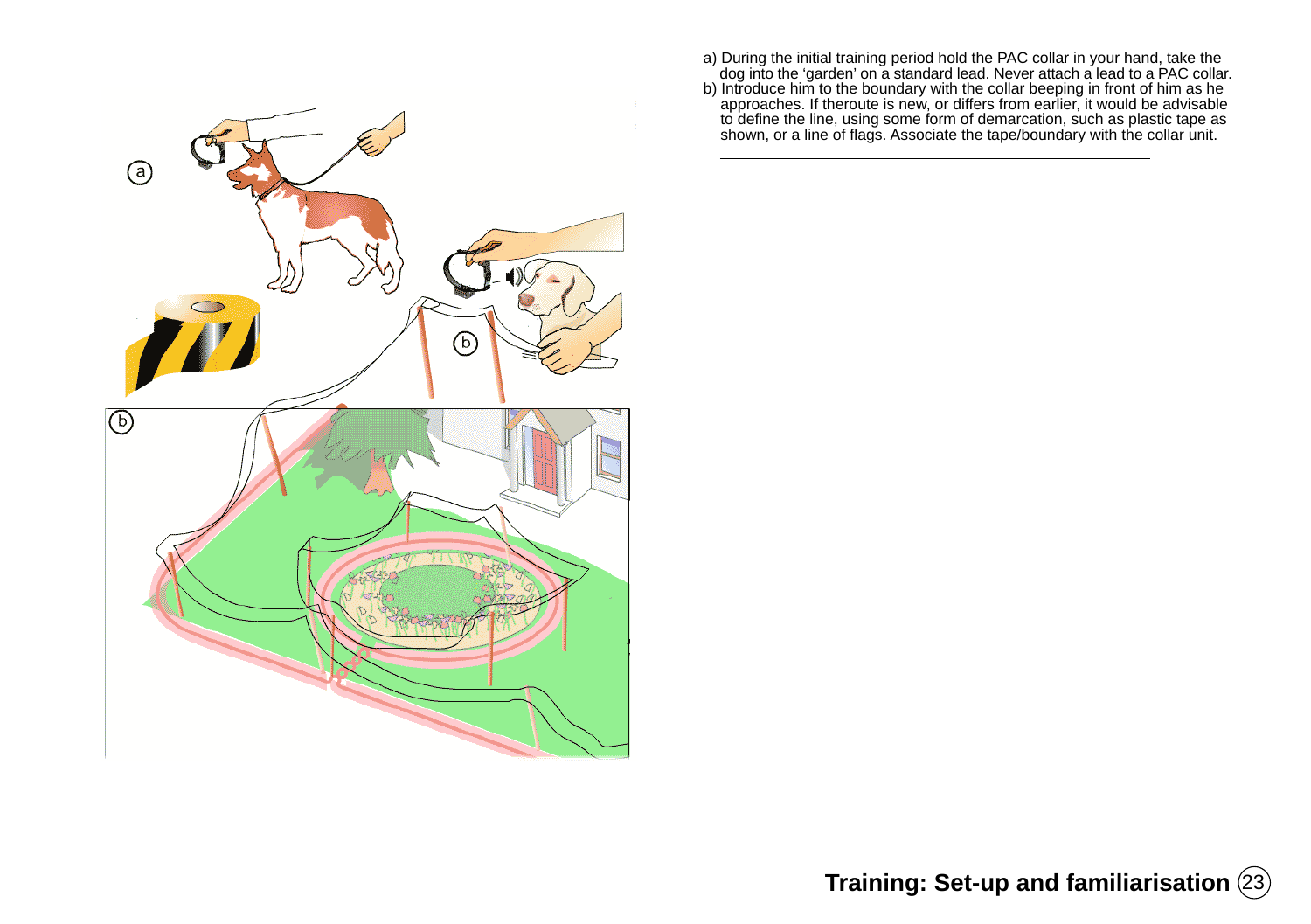

- a) Introduce him each day to various points on the boundary; let him<br>penetrate the outer zone for sufficient time for him just to hear the 'beep,<br>beep,'' immediately pull him back a couple of metres; and praise<br>him. Put ex
- 



**Training: Introduction to the System**  $(24)$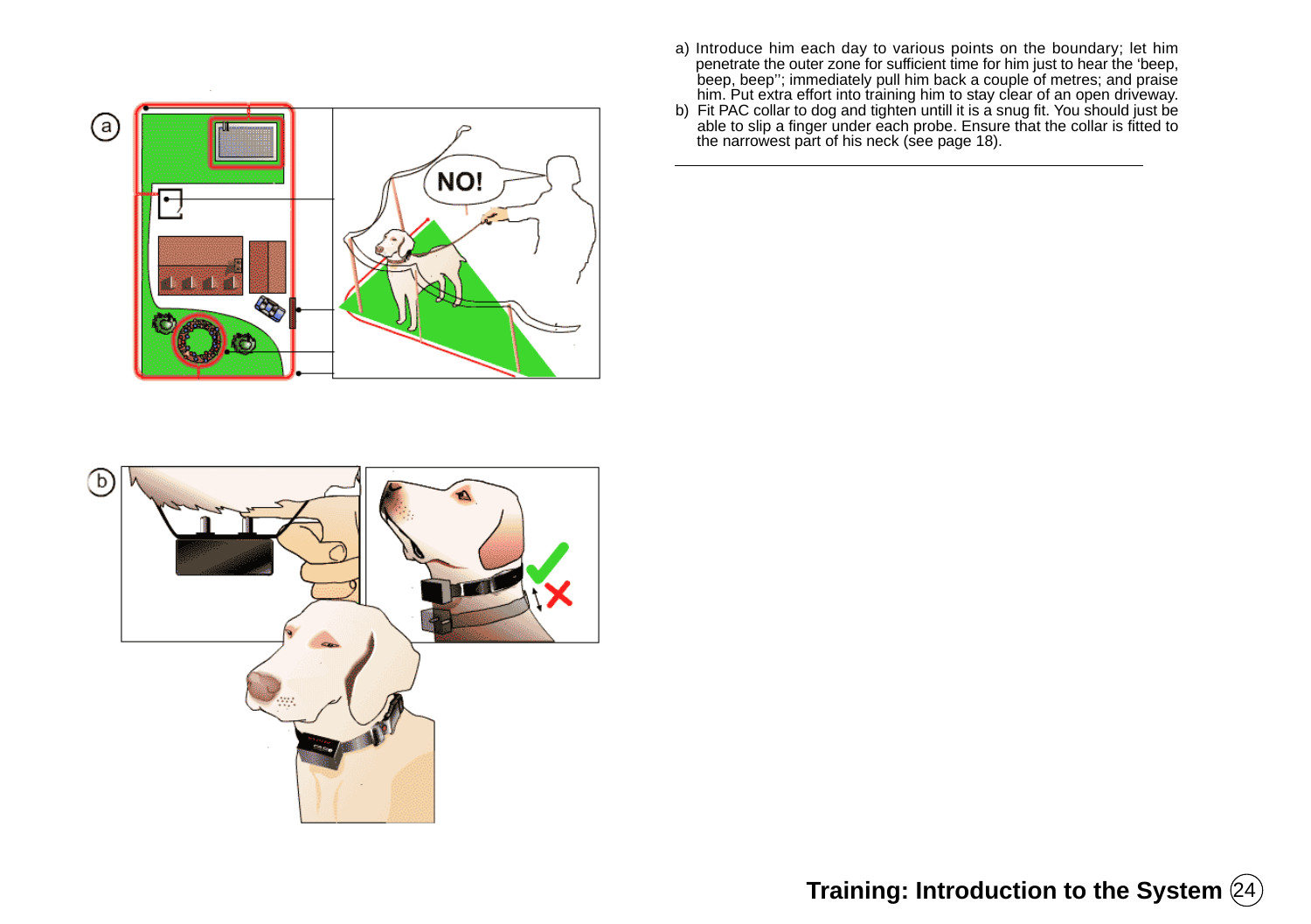

Fit the PAC Collar. **Day 1 and 2**: Keep him on a lead attached to a leather collar,<br>but now let him experience the occasional low level stimulation, by lingering in the<br>outer zone for more than 2 seconds; withdraw and prai reassure him. **Day 3 and 4**:, let him roam free with the system live. Stay in the 'garden' to keep an eye on him and to reassure him. When you feel that both you and he are confident with the new containment régime, leave him to explore on his own. Be attentive for the first few days. Gradually remove the demarcation system.

**Training: Confirmation and Reassurance** 25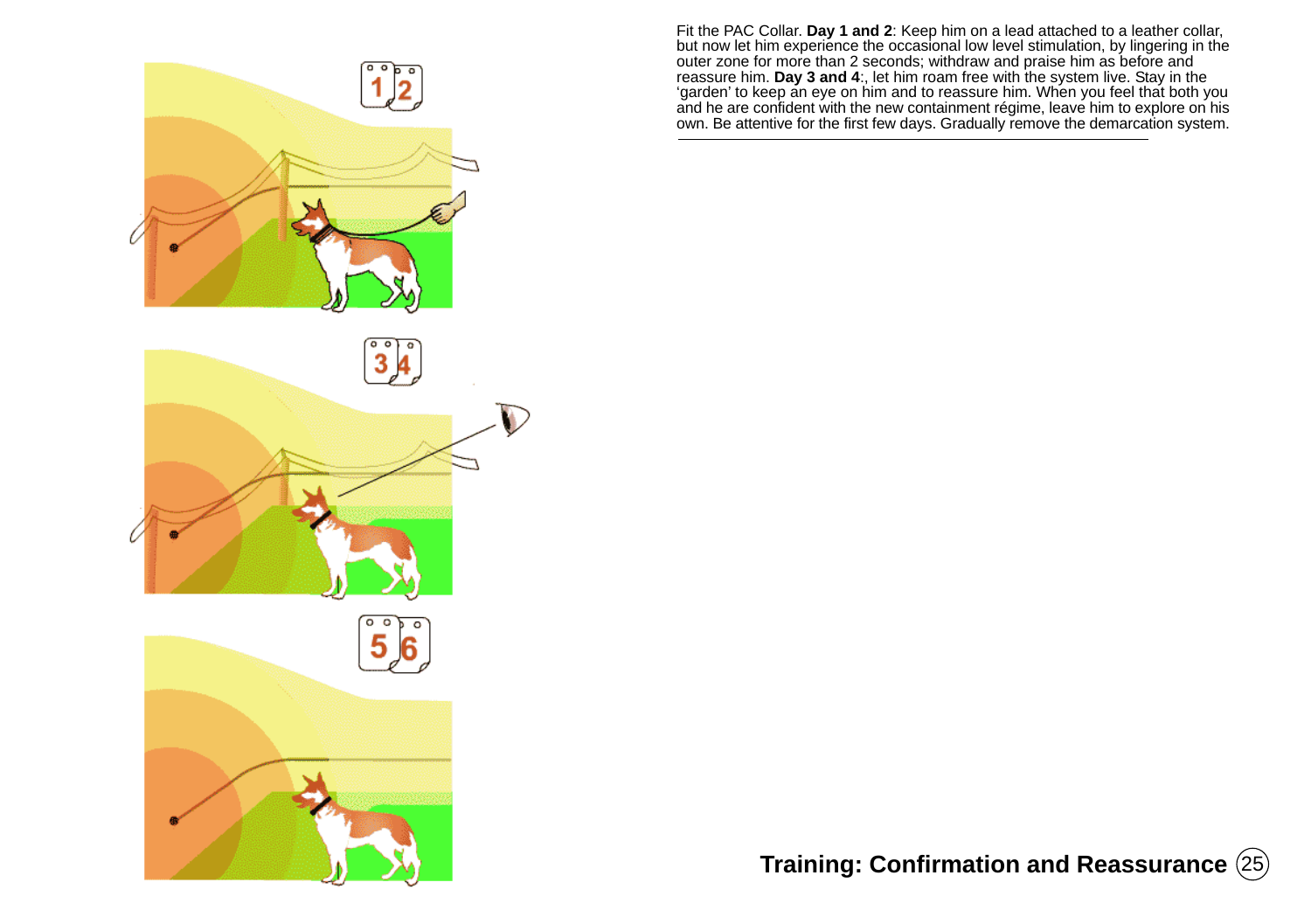To avoid confusing the dog when taking him acrosss the loopwire boundary,<br>remove his PAC collar and either a) transport him across by car or, if practical,<br>by b) physically carrying him, or c) take him through a normally-





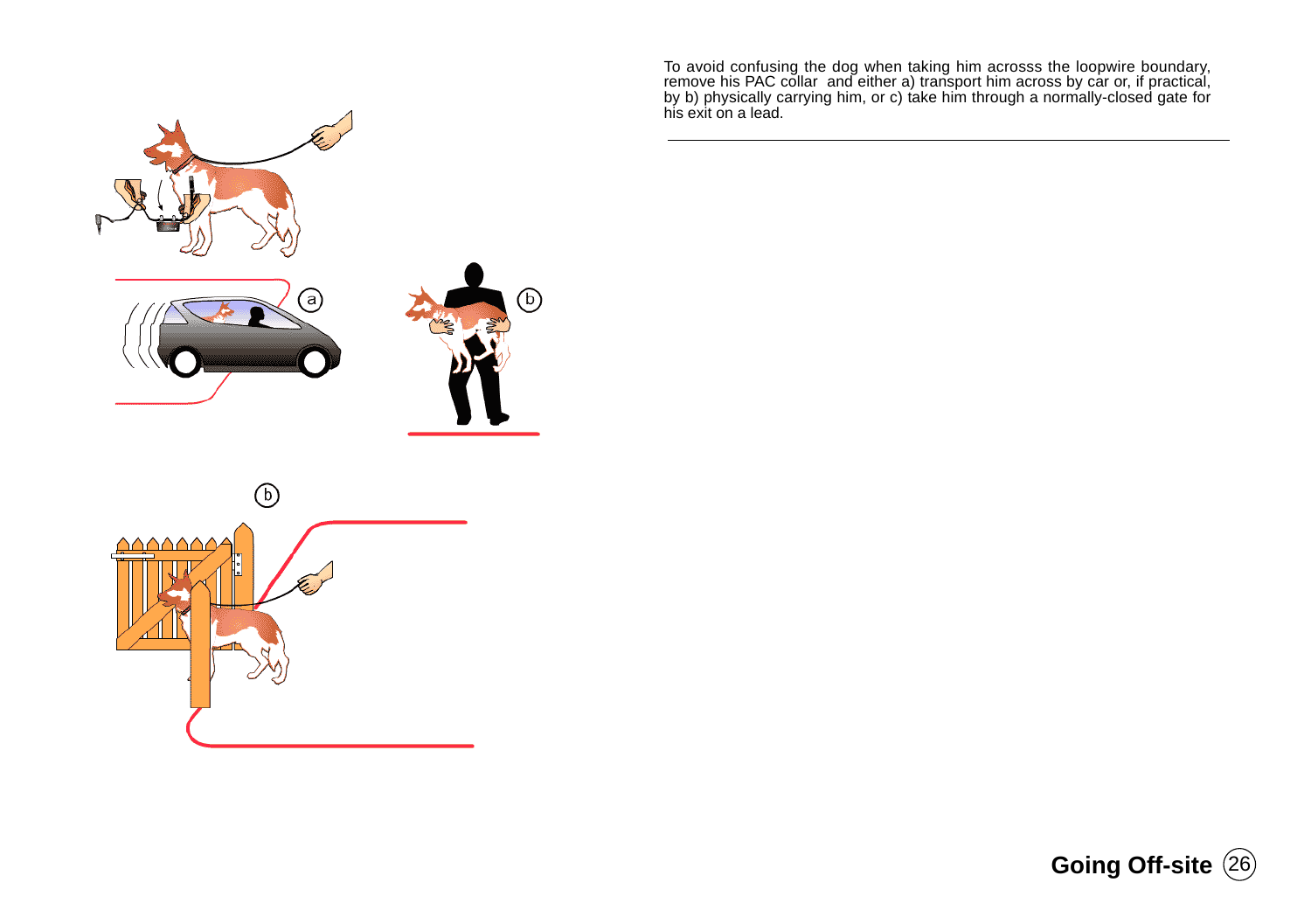

- a) Battery low/empty? Recharge (see page 21).<br>b) Collar fitted properly? Tighten (see page 20).<br>c) Longhaired dog? Fit pointed probes (see page 5).<br>d) Collar processor locked off? Reset (see page 22).<br>e) Use neon t
- 
- 

**Troubleshooting: Collar Problems?** (27)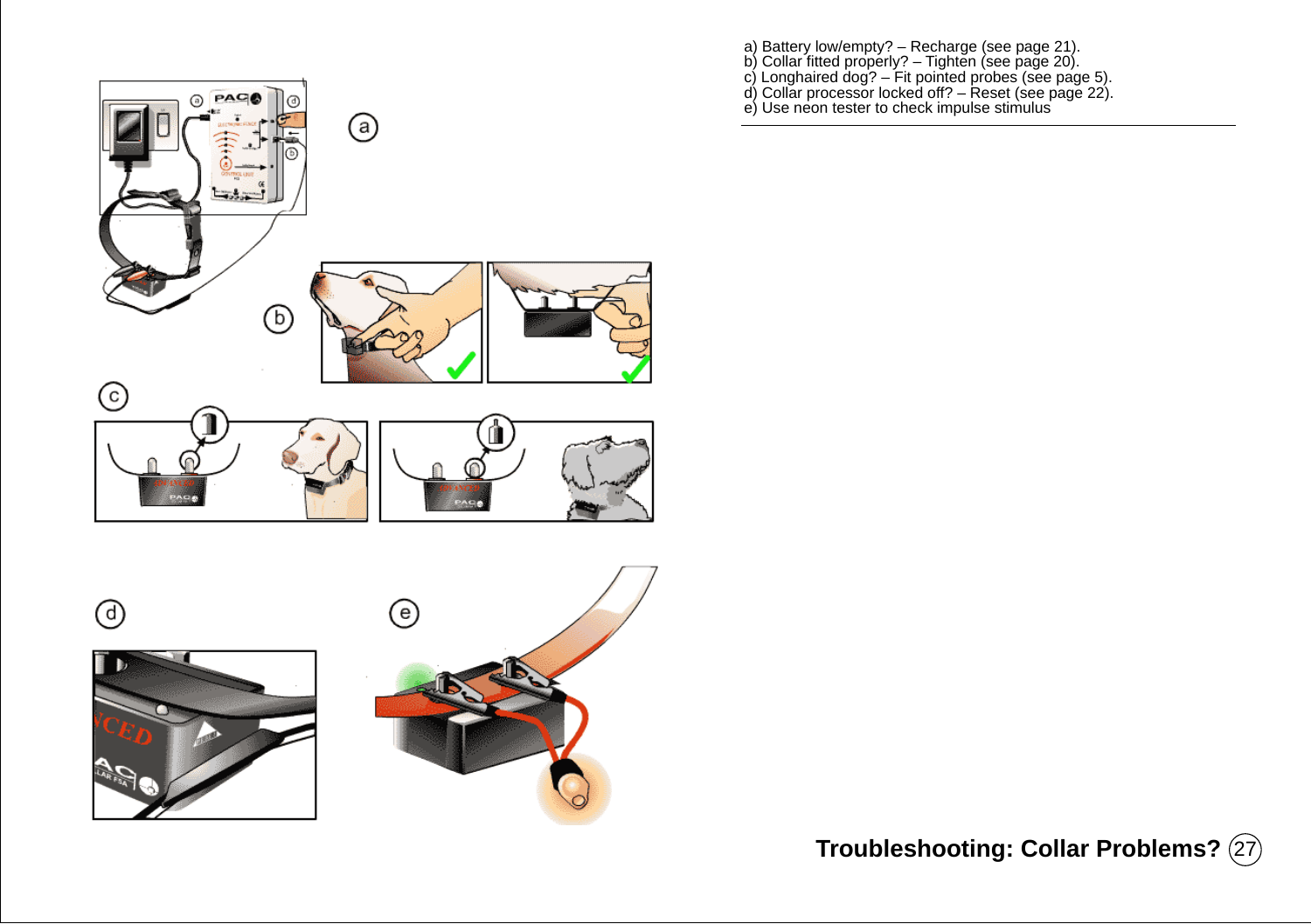

- break and repair. b) Zone too small? Increase (see page 24).- Not possible? Check circuit resistance. If more than 1 ohm/100 metres length, check for corrosion
- on your joins (see page 21).<br>
c) Stray signals within permitted areas? Check Loop-wire run near to<br>
incoming services. Raise wire off ground or re-route away from such<br>
areas (see page 12) or relocate Control Unit (see pag



**Troubleshooting: Loop Wire Problems?** (28)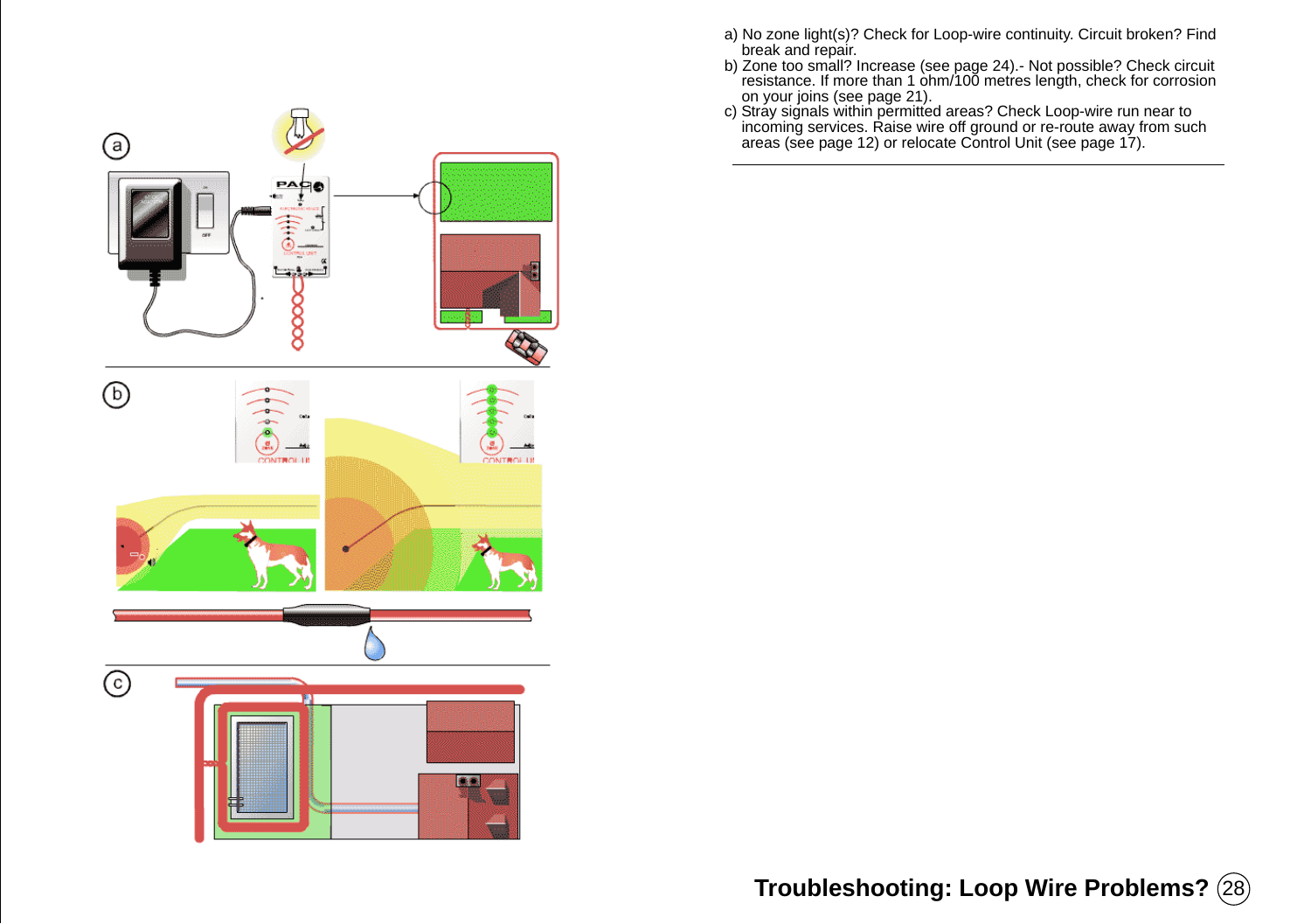

a) Control Unit problems are very rare. Double-check collar/wire!<br>b)Test with a short loop (say, 20 metres) separated out to make a circle.<br>Never connect a short loop to 'Over-500 meters' terminal! This loop<br>should enable operations.



**Troubleshooting: Control Unit Problems?** 29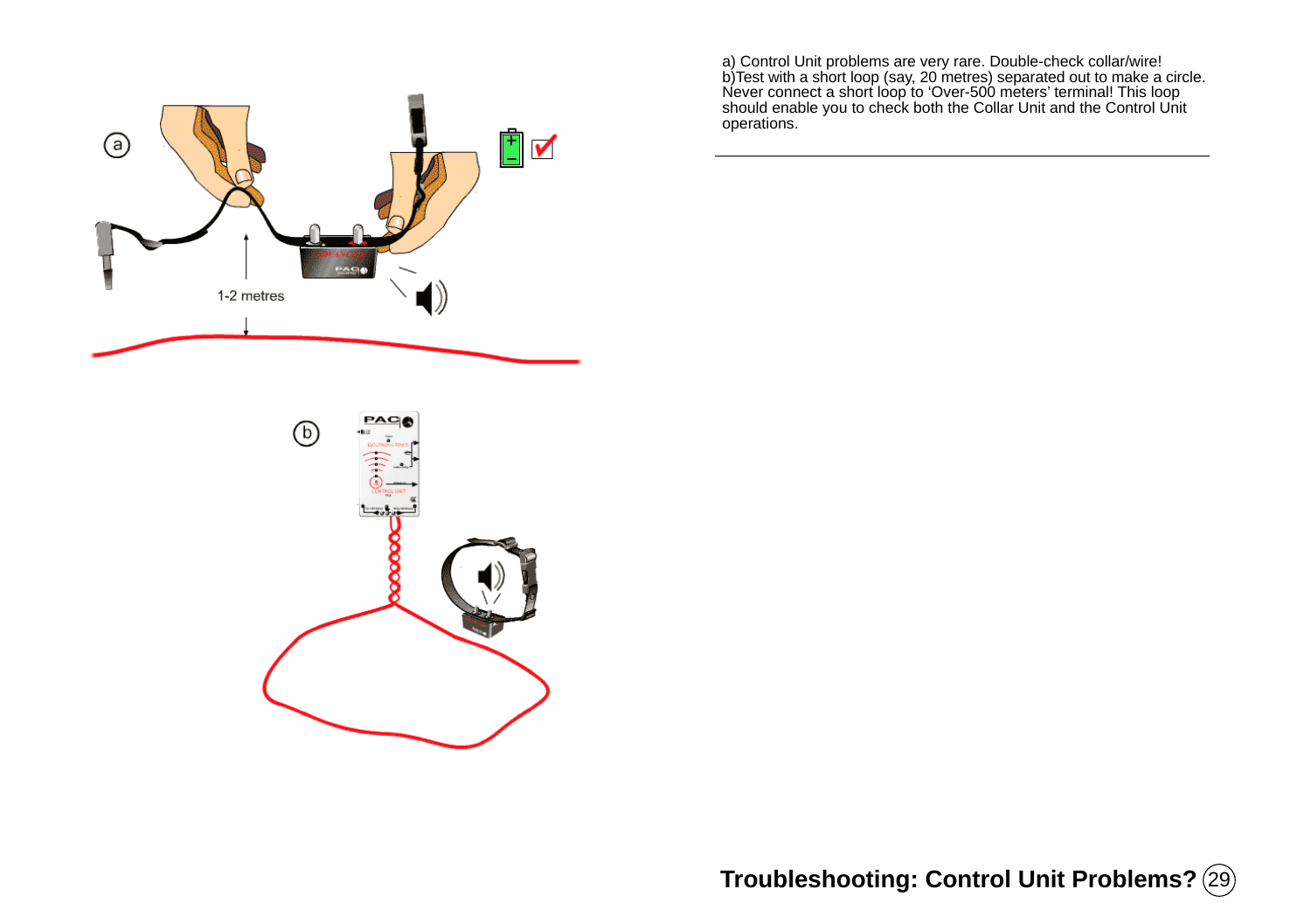





Local Dealer

**PAC Electronic Fences Graignamanagh Co. Kilkenny Ireland**

www.pacdog.com info@pacdog.com support@pacdog.com **PAC Repairs Graignamanagh, Co.Kilkenny, Ireland.**

made in EU printed in EU © PAC Products Ltd. 2002

**Instruction Manual for your PAC Electronic Fence** design and layout: **phelan**design.co.uk